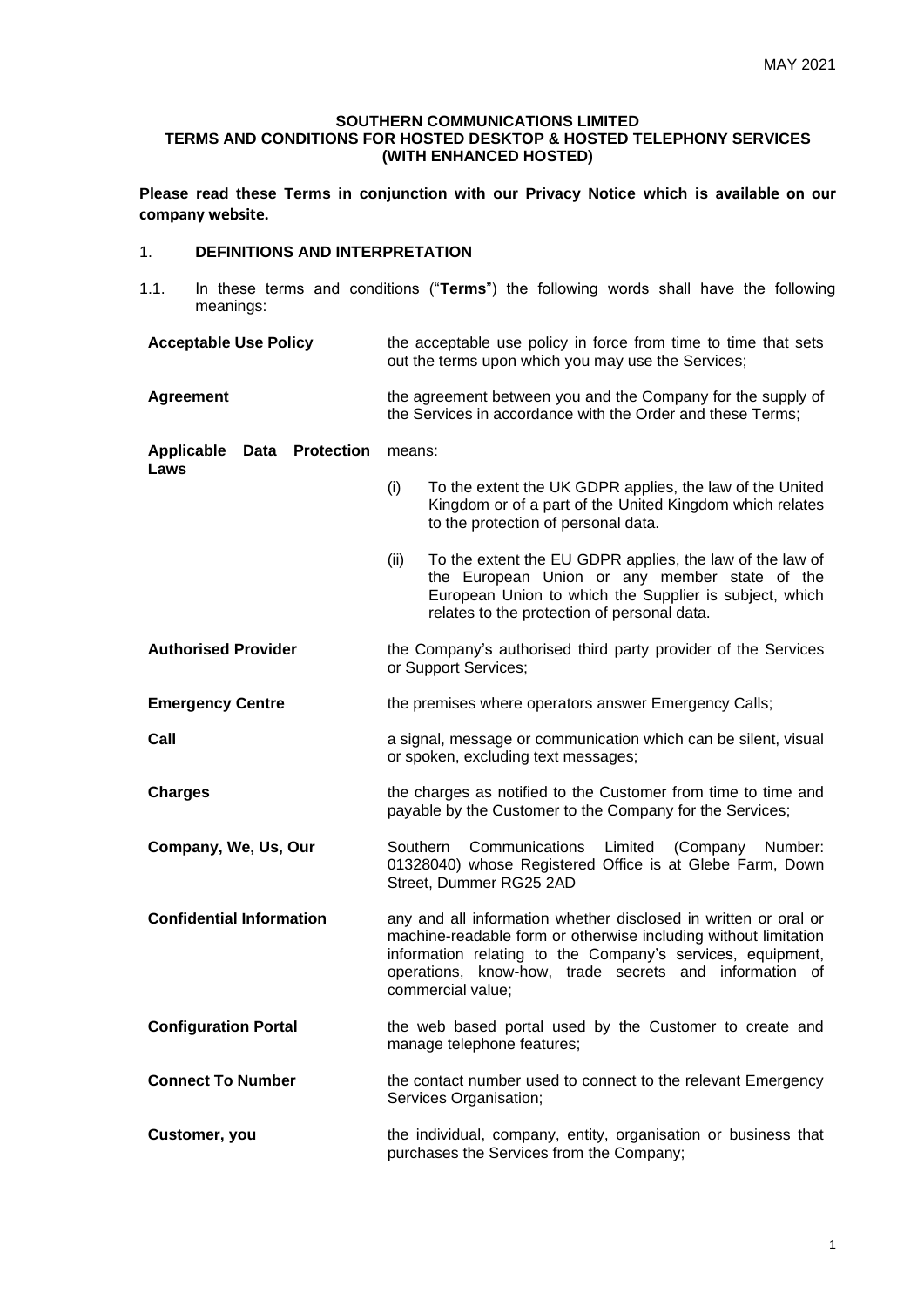| <b>Customer Data</b>                                        | data inputted or supplied by the Customer for, or in the use of,<br>the Services but excluding any Personal Data;                                                                                                                                                                                                  |  |  |
|-------------------------------------------------------------|--------------------------------------------------------------------------------------------------------------------------------------------------------------------------------------------------------------------------------------------------------------------------------------------------------------------|--|--|
| <b>Customer Information</b>                                 | any documents or other materials and any data or other<br>information provided by the Customer relating to the Services;                                                                                                                                                                                           |  |  |
| <b>Customer IT</b>                                          | any components of the Customer's IT infrastructure (including<br>but not limited to cabling, systems, hardware and software);                                                                                                                                                                                      |  |  |
| <b>Early Termination Fee</b>                                | means:                                                                                                                                                                                                                                                                                                             |  |  |
|                                                             | (iii)<br>all Charges that are accrued up to and including the date<br>of termination; plus                                                                                                                                                                                                                         |  |  |
|                                                             | (iv)<br>an average per day value of the Call Charges accrued by<br>the Customer in the three months prior to the date of<br>termination chargeable each day from the date of<br>termination until the date of expiry of the Minimum Term,<br>Renewed Minimum Term or Subsequent Term (as the<br>case may be); plus |  |  |
|                                                             | the total amounts of all Rental Charges still remaining on<br>(v)<br>the Minimum Term, Renewed Term or Subsequent Term<br>(as the case may be) from the date of termination until<br>the date of expiry of the Minimum Term, Renewed<br>Minimum Term or Subsequent Term (as the case may<br>be);                   |  |  |
| <b>Emergency</b>                                            | a serious situation or occurrence that demands immediate<br>action;                                                                                                                                                                                                                                                |  |  |
| <b>Emergency Call</b>                                       | a Call to 999;                                                                                                                                                                                                                                                                                                     |  |  |
| <b>Emergency Calls Access</b>                               | the service conveying Emergency Calls as described in<br>Clauses 3.10 to 3.14 inclusive and which forms part of the<br>Services;                                                                                                                                                                                   |  |  |
| <b>Emergency Services</b><br><b>Database or ESDB</b>        | the 999 call routing and address database;                                                                                                                                                                                                                                                                         |  |  |
| <b>Emergency Services</b><br>Organisation                   | the relevant local public police, fire, ambulance and coastguard<br>services and other similar organisation providing assistance to<br>the public in emergencies;                                                                                                                                                  |  |  |
| <b>Enhanced Hosted Services</b>                             | the Enhanced Hosted services as set out in the Order that the<br>Company agrees to supply to the Customer in accordance with<br><b>Clause 3.19;</b>                                                                                                                                                                |  |  |
| <b>Enhanced Hosted Services</b><br><b>Commencement Date</b> | the date the Company starts providing the Enhanced Hosted<br>Services to the Customer.                                                                                                                                                                                                                             |  |  |
| <b>Enhanced Hosted Services</b><br><b>Extended Term</b>     | as defined in Clause 13.19.3.1;                                                                                                                                                                                                                                                                                    |  |  |
| <b>Enhanced Hosted Services</b><br><b>Initial Term</b>      | Enhanced<br>Hosted<br><b>Services</b><br>(1)<br>from<br>the<br>one<br>year<br>Commencement Date;                                                                                                                                                                                                                   |  |  |
| <b>Equipment</b>                                            | any equipment (including without limitation handsets) supplied<br>by Us to the Customer, as specified in the Order or otherwise<br>notified by Us in writing;                                                                                                                                                      |  |  |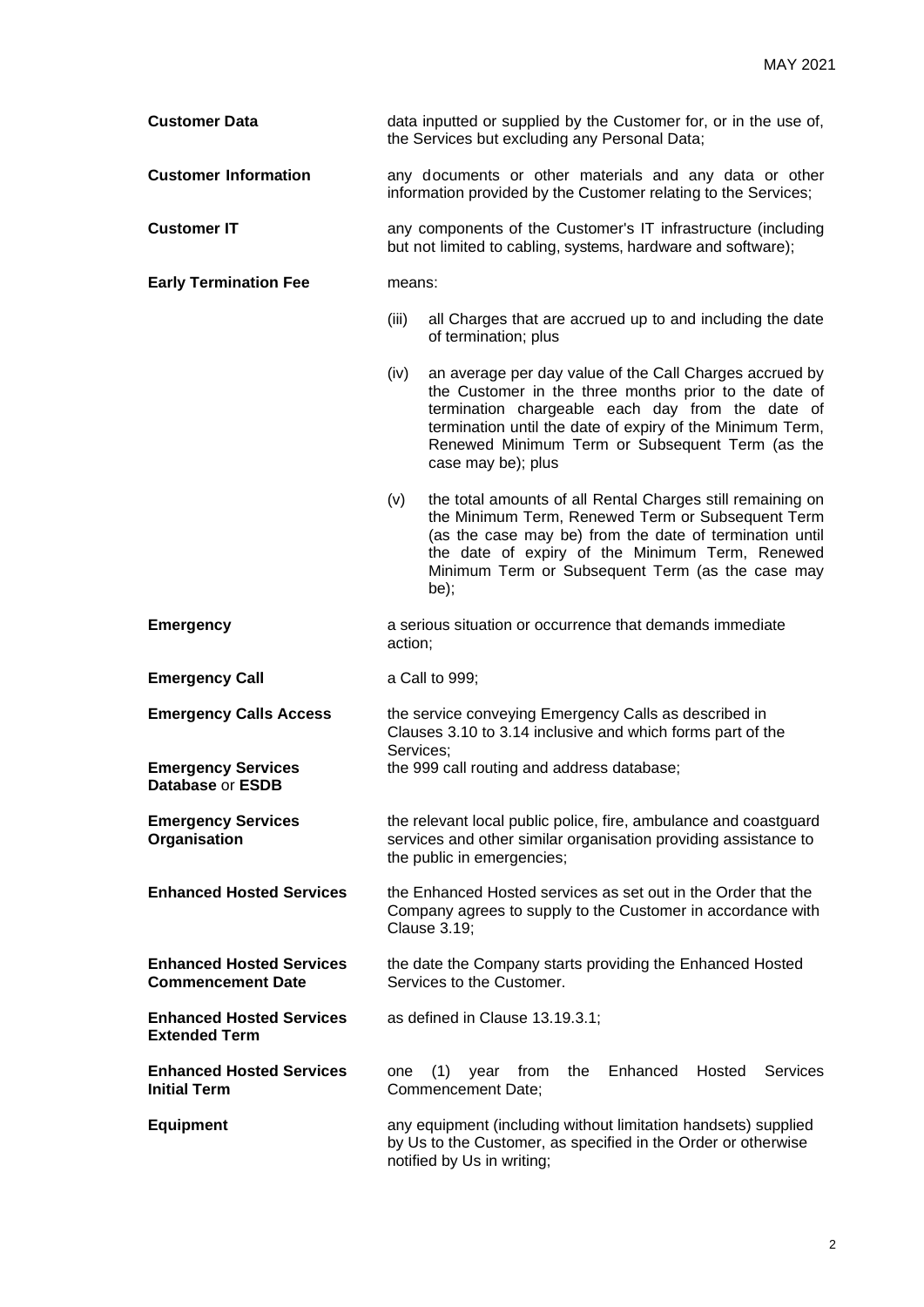| <b>EU GDPR</b>                                     | means the General Data Protection Regulation ((EU)<br>2016/679), as it has effect in EU law;                                                                                                                                                                                                                                                                                                                                                                                                                                                                                                                                                                                                                                          |  |  |  |  |
|----------------------------------------------------|---------------------------------------------------------------------------------------------------------------------------------------------------------------------------------------------------------------------------------------------------------------------------------------------------------------------------------------------------------------------------------------------------------------------------------------------------------------------------------------------------------------------------------------------------------------------------------------------------------------------------------------------------------------------------------------------------------------------------------------|--|--|--|--|
| <b>Incoming Calls</b>                              | calls from the destinations with E.164 numbers made to the<br>Customer;                                                                                                                                                                                                                                                                                                                                                                                                                                                                                                                                                                                                                                                               |  |  |  |  |
| <b>International Destination</b><br><b>Network</b> | a network operated in an overseas country;                                                                                                                                                                                                                                                                                                                                                                                                                                                                                                                                                                                                                                                                                            |  |  |  |  |
| IP                                                 | internet protocol;                                                                                                                                                                                                                                                                                                                                                                                                                                                                                                                                                                                                                                                                                                                    |  |  |  |  |
| <b>IPR</b>                                         | patents, rights to inventions, copyright and related rights, trade<br>marks, business names and domain names, rights in get-up,<br>goodwill and the right to sue for passing off, rights in designs,<br>database rights, rights to use, and protect the confidentiality of,<br>confidential information (including know-how), and all other<br>intellectual property rights, in each case whether registered or<br>unregistered and including all applications and rights to apply<br>for and be granted, renewals or extensions of, and rights to<br>claim priority from, such rights and all similar or equivalent<br>rights or forms of protection which subsist or will subsist now or<br>in the future in any part of the world; |  |  |  |  |
| <b>Minimum Term</b>                                | Thirty-six (36) months (or such other minimum period as is set<br>out in the Order) from the Service Commencement Date;                                                                                                                                                                                                                                                                                                                                                                                                                                                                                                                                                                                                               |  |  |  |  |
| Ofcom                                              | the Office of Communications or other replacement authority;                                                                                                                                                                                                                                                                                                                                                                                                                                                                                                                                                                                                                                                                          |  |  |  |  |
| Order                                              | the Customer's order for the Services;                                                                                                                                                                                                                                                                                                                                                                                                                                                                                                                                                                                                                                                                                                |  |  |  |  |
| <b>Outgoing Calls</b>                              | calls from the Customer to destinations outside of the<br>Customer's Service subject to the restrictions set out in<br>Clauses 3.7 to 3.11 inclusive;                                                                                                                                                                                                                                                                                                                                                                                                                                                                                                                                                                                 |  |  |  |  |
| <b>Personal Data</b>                               | as defined in Clause 12.2;                                                                                                                                                                                                                                                                                                                                                                                                                                                                                                                                                                                                                                                                                                            |  |  |  |  |
| <b>PRS or Premium Rate Service</b>                 | a communications service where Call charges include a<br>premium to cover the cost of content and/or an element of the<br>service above the costs and charges attributable to<br>conveyance;                                                                                                                                                                                                                                                                                                                                                                                                                                                                                                                                          |  |  |  |  |
| <b>Renewed Term</b>                                | the renewed term agreed with the Company in writing in<br>accordance with Clause 9.2;                                                                                                                                                                                                                                                                                                                                                                                                                                                                                                                                                                                                                                                 |  |  |  |  |
| Rental                                             | the monthly fee (including line rental, equipment rental, and<br>other rental) payable by the Customer for the Services, as set<br>out in the Order or as otherwise notified by the Company;                                                                                                                                                                                                                                                                                                                                                                                                                                                                                                                                          |  |  |  |  |
| <b>Service Commencement Date</b>                   | as defined in Clause 3.1;                                                                                                                                                                                                                                                                                                                                                                                                                                                                                                                                                                                                                                                                                                             |  |  |  |  |
| <b>Services</b>                                    | the hosted email, hosted telephony and / or hosted desktop<br>and other managed IT services as set out in the Order that the<br>Company agrees to supply to the Customer;                                                                                                                                                                                                                                                                                                                                                                                                                                                                                                                                                             |  |  |  |  |
| <b>Service Levels</b>                              | the standard of performance in respect of the provision of the<br>Services set out in the Schedule;                                                                                                                                                                                                                                                                                                                                                                                                                                                                                                                                                                                                                                   |  |  |  |  |
| <b>Subsequent Term</b>                             | a minimum of twelve (12) months (or such other period set out<br>in the Order);                                                                                                                                                                                                                                                                                                                                                                                                                                                                                                                                                                                                                                                       |  |  |  |  |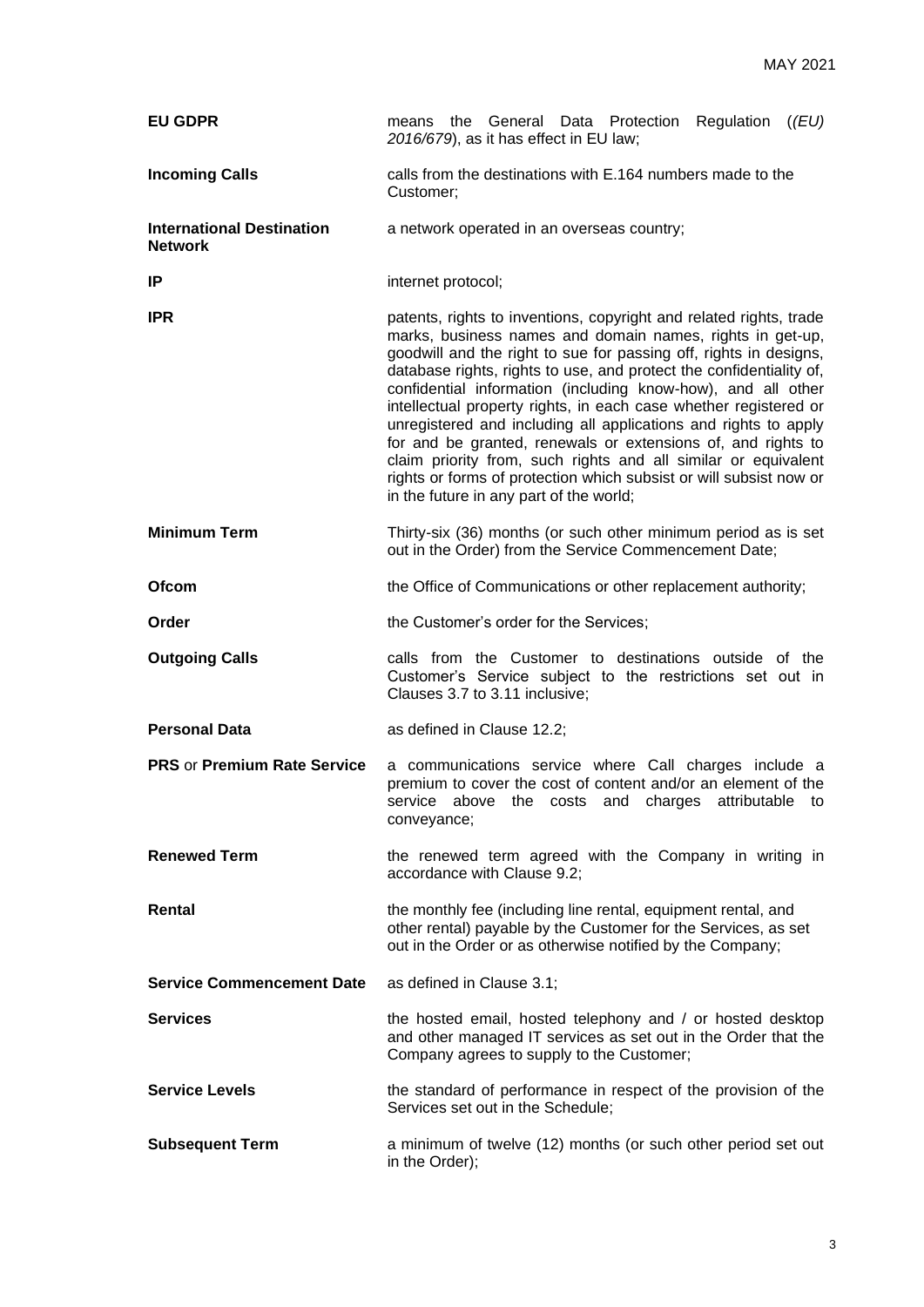| <b>Support Services</b> | the support services provided by the Company or its Authorised<br>Provider in connection with the Services; |
|-------------------------|-------------------------------------------------------------------------------------------------------------|
| UK GDPR                 | has the meaning given to it in section 3(10) (as supplemented                                               |

- **Working Day** 09:00 to 17:00 Monday to Friday but excluding public holidays in the United Kingdom.
- 1.2. **Construction**. In these Terms, the following rules apply:
	- 1.2.1. a **person** includes a natural person, corporate or unincorporated body (whether or not having separate legal personality).

by section 205(4)) of the Data Protection Act 2018;

- 1.2.2. a reference to **writing** or **written** includes faxes and e-mails.
- 1.2.3. a reference in these Terms to any provision of a statute shall be construed as a reference to that provision as amended, re-enacted or extended at the relevant time.
- 1.2.4. headings in the Agreement shall not affect interpretation.

# 2. **ORDERS**

- 2.1. The Order constitutes an offer by the Customer to purchase the Services in accordance with these Terms.
- 2.2. Within 5 days of receipt of an Order or such other time as agreed with the Customer, the Company or its Authorise Provider shall carry out a feasibility check and audit of the Customer's system and/or software.
- 2.3. If, after carrying out a feasibility check and audit of the Customer's system and/or software the Company or its Authorise Provider determines that:
	- 2.3.1. the Customer's system and/or software does not pass the feasibility check and audit it may reject the Order;
	- 2.3.2. the Customer's system and/or software passes the feasibility check and audit it may accept the Order.
- 2.4. If the Customer's system and/or software passes the feasibility check the Order shall only be deemed to be accepted when the Company issues written acceptance of the Order or (if earlier) the Company provides the Services to the Customer at which point and on which date the Agreement shall come into existence and these Terms shall apply
- 2.5. Once an Order has been accepted by the Company, the Customer may not cancel an Order.
- 2.6. We may accept or reject an Order at Our sole discretion.
- 2.7. The Agreement constitutes the entire agreement between the parties. The Customer acknowledges that it has not relied on any statement, promise, representation, assurance or warranty made or given by or on behalf of the Company which is not set out in the Agreement.
- 2.8. These Terms apply to the Agreement to the exclusion of any other terms that the Customer seeks to impose or incorporate, or which are implied by trade, custom, practice or course of dealing.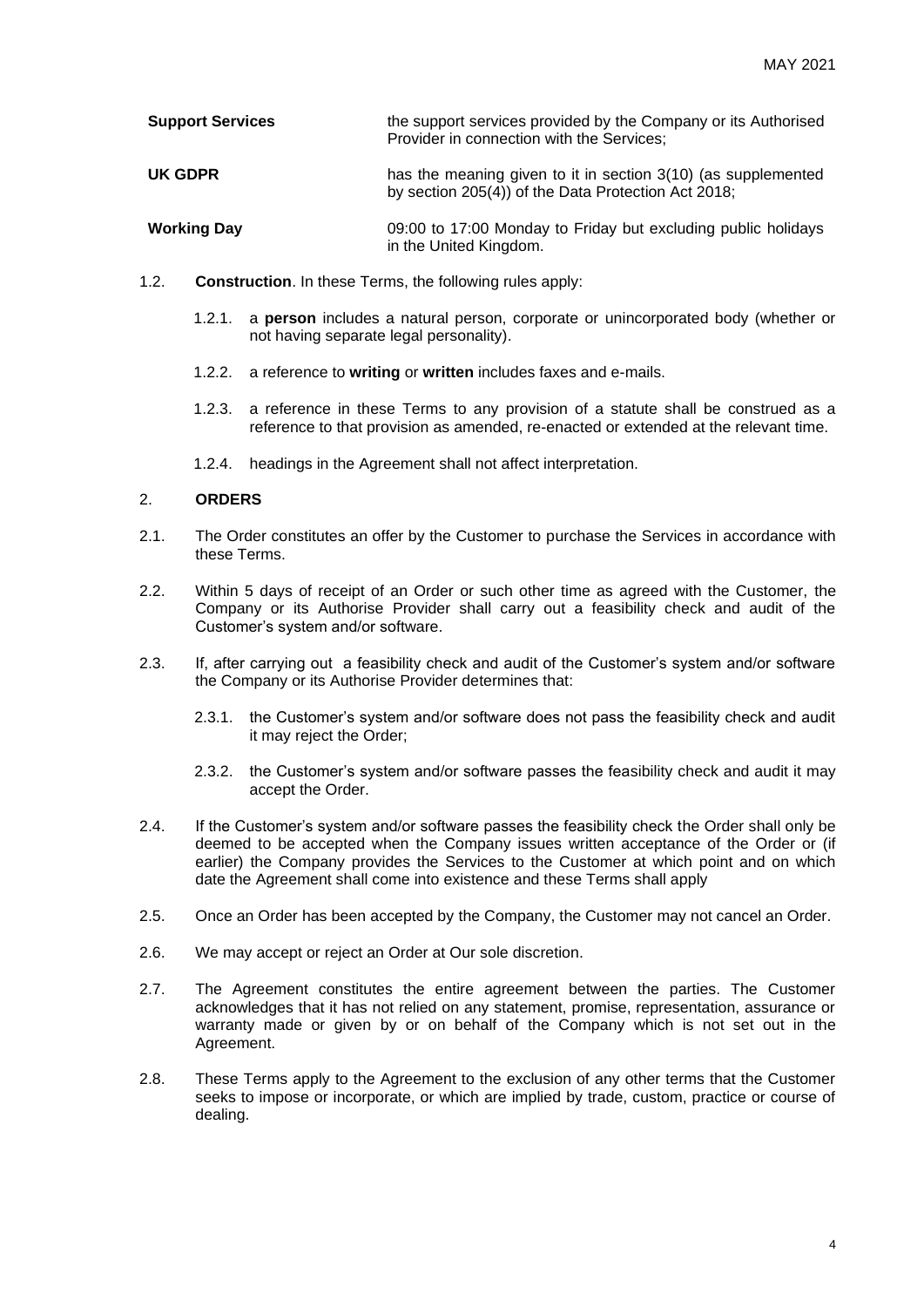## 3. **SUPPLY OF SERVICES**

- 3.1. Each Service shall commence on the applicable go live date (the **Service Commencement Date**) and we will supply each Service to the Customer from the Service Commencement Date for the Minimum Term and any Renewed Term or Subsequent Term in accordance with these Terms. The Service Commencement Date may vary and the Minimum Term and any Renewed Term or Subsequent Term in accordance with these Terms will apply to each individual Service.
- 3.2. The Customer acknowledges that it has limited rights to terminate the Agreement during the Minimum Term, Renewed Term or Subsequent Term (as the case may be). These rights are set out in Clause 9. If the Customer terminates the Agreement before the expiry of the Minimum Term, Renewed Term or Subsequent Term, the Customer shall pay any applicable Early Termination Fee.
- 3.3. Unless otherwise agreed with the Company in writing, the Services will be provided in the United Kingdom.
- 3.4. We shall have the right to make any changes to the Services which are necessary to comply with any applicable law or safety requirement, or which do not materially affect the nature or quality of the Services, and We shall notify the Customer in any such event.
- 3.5. The Company warrants to the Customer that the Services will be provided using reasonable care and skill.
- 3.6. We do not warrant that the Services will be available without interruption or will be error free.
- 3.7. The Customer acknowledges that:
	- 3.7.1. the Company's ability to perform its obligations under the Agreement is dependant upon the Customer's full and timely cooperation with the Company as well as the accuracy and completeness of any Customer Information the Customer provides to the Company. We shall not be responsible or liable for any delay in providing the Services which arises directly out of the Customer or Customer's failure to perform its obligations hereunder or to co-operate with the Company or to provide complete and accurate Customer Information, all in a timely manner;
	- 3.7.2. unless otherwise agreed by the Company in writing, the Services have not been developed to meet their individual requirements and that it is therefore the Customer's responsibility to ensure that the facilities and functions of the Services meets their requirements;
	- 3.7.3. We shall not be liable or responsible for any delays, delivery failures or any loss or damage arising out of or resulting from the transfer of data including but not limited to Customer Data, over communications networks and facilities (including the internet) unless caused by an act or omission of the Company;
	- 3.7.4. the Services may be subject to limitations, delays and other problems arising out of the use of such communications networks and facilities;
	- 3.7.5. the Services are not designed to be a carrier interconnect and that the platform for this Service will not support diallers of any description;
	- 3.7.6. scheduled downtime will occur from time to time. We will use Our reasonable endeavours to provide the Customer with at least three (3) Working Days' notice of any scheduled downtime;
	- 3.7.7. the existence of any minor errors in the Services shall not constitute a breach of the Agreement;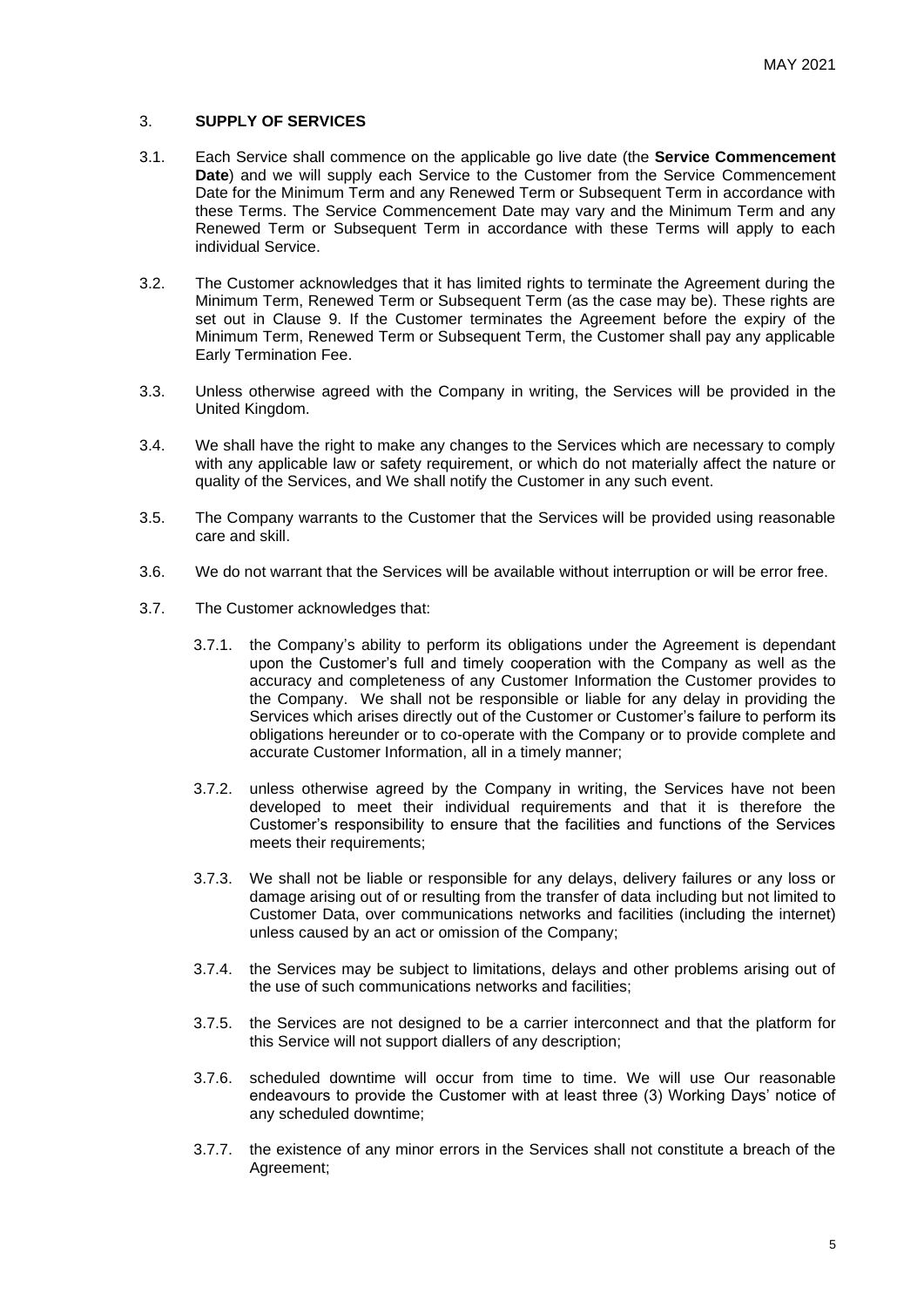- 3.7.8. some technical limitations with the Services may not become apparent until after the Services have been installed and working for some time;
- 3.7.9. the Services do not support conveyance of calls to International Destination Networks;
- 3.7.10. whilst the Services include capabilities which enables it to adhere to regulations including PCI (Payment Card Industry) for card payments, and Ofcom for outbound diallers, neither the Company or its Authorised Providers will be responsible for compliance to any such regulations by the Customer;
- 3.7.11. it is their responsibility to ensure compliance with the requirements of the telephone preference service. We shall not be responsible for such compliance by the Customer;
- 3.7.12. use of the Services, may carry certain security risks to the systems and networks of the Customer, the Company and third parties including, but not limited to: misuse; unauthorized access; alterations; theft; fraud; destruction; corruption; and attacks (**Occurrences**). The Customer will, at its own expense, take security measures including but not limited to the use of firewalls, passwords, access restrictions, encryption, policies, and physical access restrictions, to protect from Occurrences all, equipment, software, data and systems located on the Customer's premises or otherwise in the Customer's control and used in connection with the Services, whether owned by the Customer, the Company, or the Company's suppliers. The Customer is responsible for all security measures, even if the Customer uses a third party or the Company to configure and implement them:
- 3.7.13. We may occasionally suspend the Service for operational reasons (such as maintenance or Service upgrades), major service outages or because of an Emergency, but will use Our reasonable endeavours to give the Customer as much notice as possible; and
- 3.7.14. the Company or its Authorised Provider may at any time and without liability modify, expand, improve, maintain or repair the Services and this may require suspension of the operation or provision of the Services and We shall have no liability to the Customer in connection with any such adverse effect on the quality and availability of the Services.
- 3.8. The Customer will be able to make Calls to any destination unless Call barring has been set up, via the Configuration Portal, in relation to Calls to particular numbers or destinations.
- 3.9. If abnormally high Call volumes are conveyed via the Services for onward termination to an International Destination Network, the Company or the Company's Authorised Provider may instigate network management control measures including but not limited to Call barring.
- 3.10. The Services will not support the following Call types:
	- 3.10.1. Outgoing Calls to
		- 3.10.1.1. Non-E164 PSTN numbers for calls terminating outside of the UK;
		- 3.10.1.2. 070 personal numbering services;
		- 3.10.1.3. dial up internet services; and
		- 3.10.1.4. video calls that require IP to TDM translation.
		- 3.10.1.5. 1XX, 1XXX and 1XXXX codes (excluding directory enquiry services);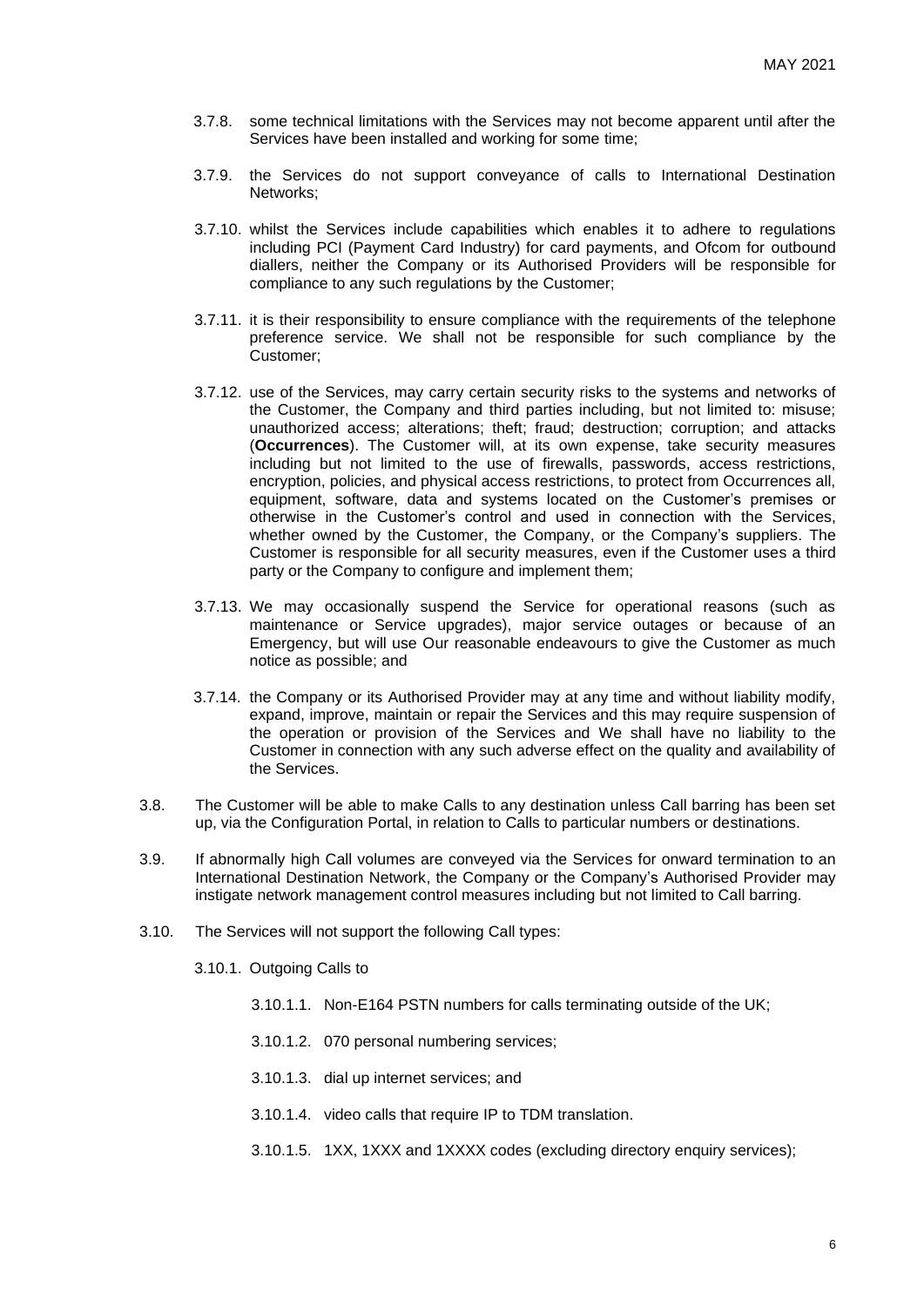- 3.10.1.6. Premium Rate Services,
- 3.10.2. Incoming Calls to 070 personal numbering services; and
- 3.10.3. short message service and text messaging.

#### **Emergency Call Access**

- 3.11. An Emergency Call Service will only be available where the Emergency call originates from a calling party located in the UK having a telephone number conforming to the National Telephone Numbering Plan, as set out on the Ofcom website, and being either from a geographic number range or from non-geographic number ranges with a prefix of: 055, 056, 03 or 08.
- 3.12. Subject to the provisions of this Clause, where Emergency Calls are conveyed to the Service platform, the Company or its Authorised Provider will use reasonable endeavours to:
	- 3.12.1. convey Emergency Calls to one of the relevant Emergency Centres;
	- 3.12.2. provide the Customers geographic address locations to the Emergency Services Database, based on the information provided by the Customer in the Order;
	- 3.12.3. if the geographic location of the Emergency Call can be sufficiently identified, provide an onwards connect service to the relevant Emergency Services Organisation via an Emergency Centre telephone operator by means of two-way voice telephony;
	- 3.12.4. liaise and co-operate with the Customer in attempting to resolve problems that may arise; and
	- 3.12.5. assist the Emergency Services Organisations with requests for call-trace in an attempt to identify the geographic location of the Emergency Call and the Customer telephone number if not automatically provided.
- 3.13. If the Company or its Authorised Provider receives an Emergency Call for which it is not possible to clearly confirm the geographic location and appropriate Connect To Number, or the information is incorrect or corrupted, the Company or its Authorised Provider will use reasonable endeavours to convey the Call to a Connect To Number for the appropriate Emergency Services Organisation.
- 3.14. We do not warrant that the Services is, or will be, free from faults, however, the Company or its Authorised Provider will correct faults with the Services which affect Emergency Calls in accordance with the Company or its Authorised Provider's normal engineering practices.
- 3.15. We will supply to the Customer an annual audit file which lists the name and address details of the Customers individual users by telephone number, which are held for 999 verification.
- 3.16. A fair usage policy will apply to the Services with regards to the number of voice channels available.
- 3.17. The Company's employees, agents, Authorised Provider's or sub-contractors are not authorised to make any representations concerning the Services unless confirmed by the Company in writing.
- 3.18. Any advice or recommendation given by the Company or its employees, agents, Authorised Provider's or sub- contractors to the Customer or its employees or agents as to the Services (whether under clause 3.6 or generally) which is not confirmed in writing by the Company is followed or acted on entirely at the Customer's own risk, and accordingly We shall not be liable for any such advice or recommendation which is not confirmed in writing.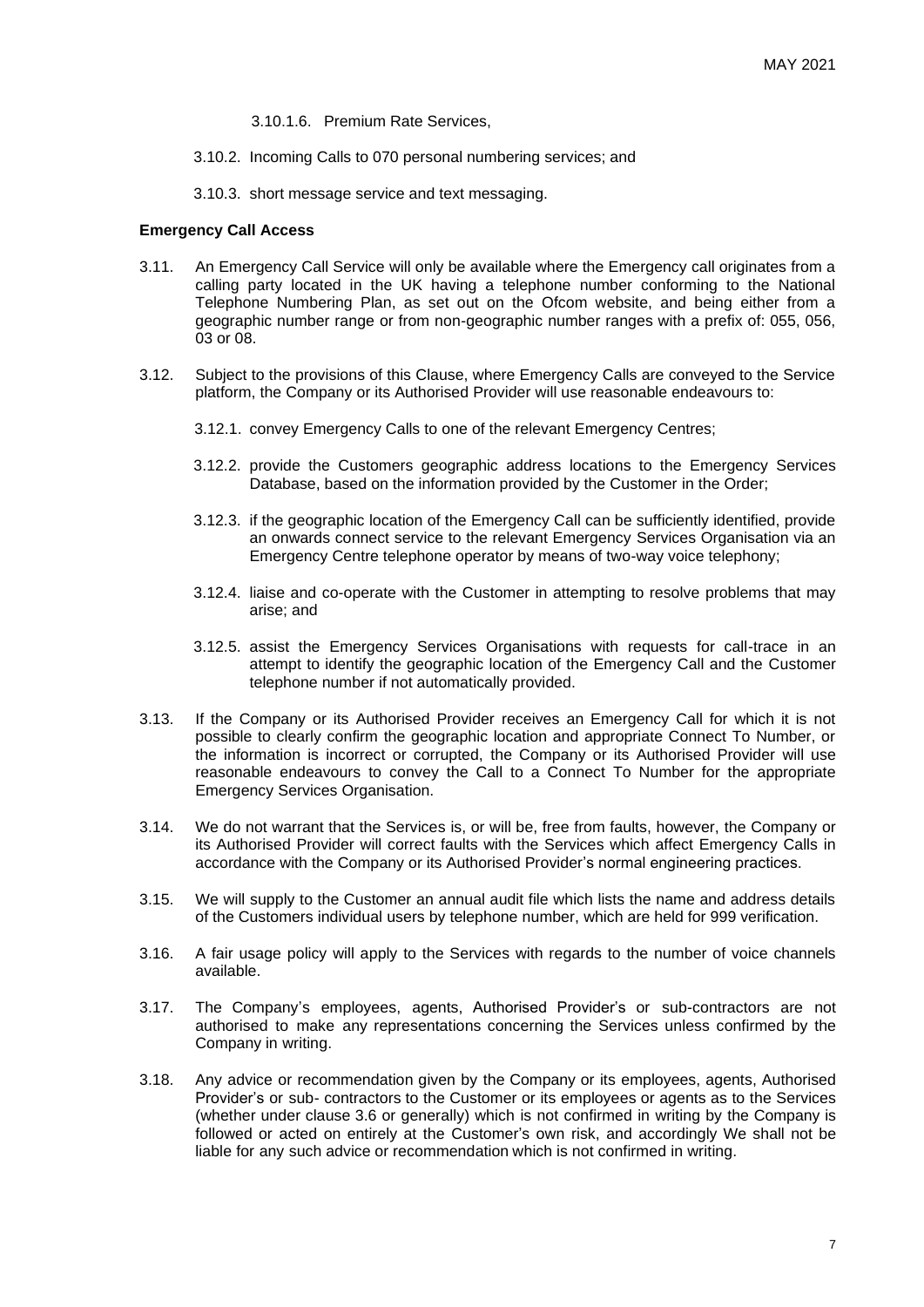#### **Enhanced Hosted**

- 3.19. In relation to the Enhanced Hosted Services:
	- 3.19.1. The Company offers three levels of Enhanced Hosted Services:
		- 3.19.1.1. Standard;
		- 3.19.1.2. Enhanced; or
		- 3.19.1.3. Enhanced PLUS.

The service options applicable to each level are set out in Schedule 2.

- 3.19.2. We shall provide the Enhanced Hosted Services from the Enhanced Hosted Services Commencement Date for the Enhanced Hosted Services Initial Term and any Enhanced Hosted Services Extended Term. The Customer acknowledges that it has limited rights to terminate the Enhanced Hosted Services during the Enhanced Hosted Services Initial Term or Enhanced Hosted Services Extended Term (as the case may be). These rights are set out in this Clause 3.19.
- 3.19.3. Upon expiry of the Enhanced Hosted Services Initial Term, unless terminated in accordance with Clause 3.19.4, then:
	- 3.19.3.1. the Company shall automatically continue to provide the Enhanced Hosted Services at the then current service option level for one (1) year (the **Enhanced Hosted Services Extended Term**) at the end of the Enhanced Hosted Services Initial Term and at the end of each Enhanced Hosted Services Extended Term, as the case may be; and
	- 3.19.3.2. the price per user shall apply.
- 3.19.4. The Customer may give written notice to the Company, not later than thirty (30) days before the end of the Enhanced Hosted Services Initial Term or the relevant Enhanced Hosted Services Extended Term, to terminate the Enhanced Hosted Services at the end of the Enhanced Hosted Services Initial Term or the relevant Enhanced Hosted Services Extended Term, as the case may be.
- 3.19.5. The Customer may upgrade the service option level during the Enhanced Hosted Services Initial Term or the Enhanced Hosted Services Extended Term and the Company shall provide the upgraded service option level for the reminder of the Enhanced Hosted Services Initial Term or the Enhanced Hosted Services Extended Term, as the case may be.
- 3.19.6. The Customer may not downgrade the service option level during the Enhanced Hosted Services Initial Term or any Enhanced Hosted Services Extended Term.
- 3.19.7. The Enhanced Hosted Services only apply to hosted seat licences. It will not apply to CRM licences, call centre licences, integrator licences, hunt group licences etc. Please contact us if you are not sure if your licence is included in the Enhanced Hosted Services.
- 3.19.8. The price per user applies to all of the Customer's licensed users on site. The Customer may not request that the Enhanced Hosted Services apply to less than the number of licensed users.
- 3.19.9. **24/7 Remote Support**: Where the service option includes 24/7 remote support, this covers: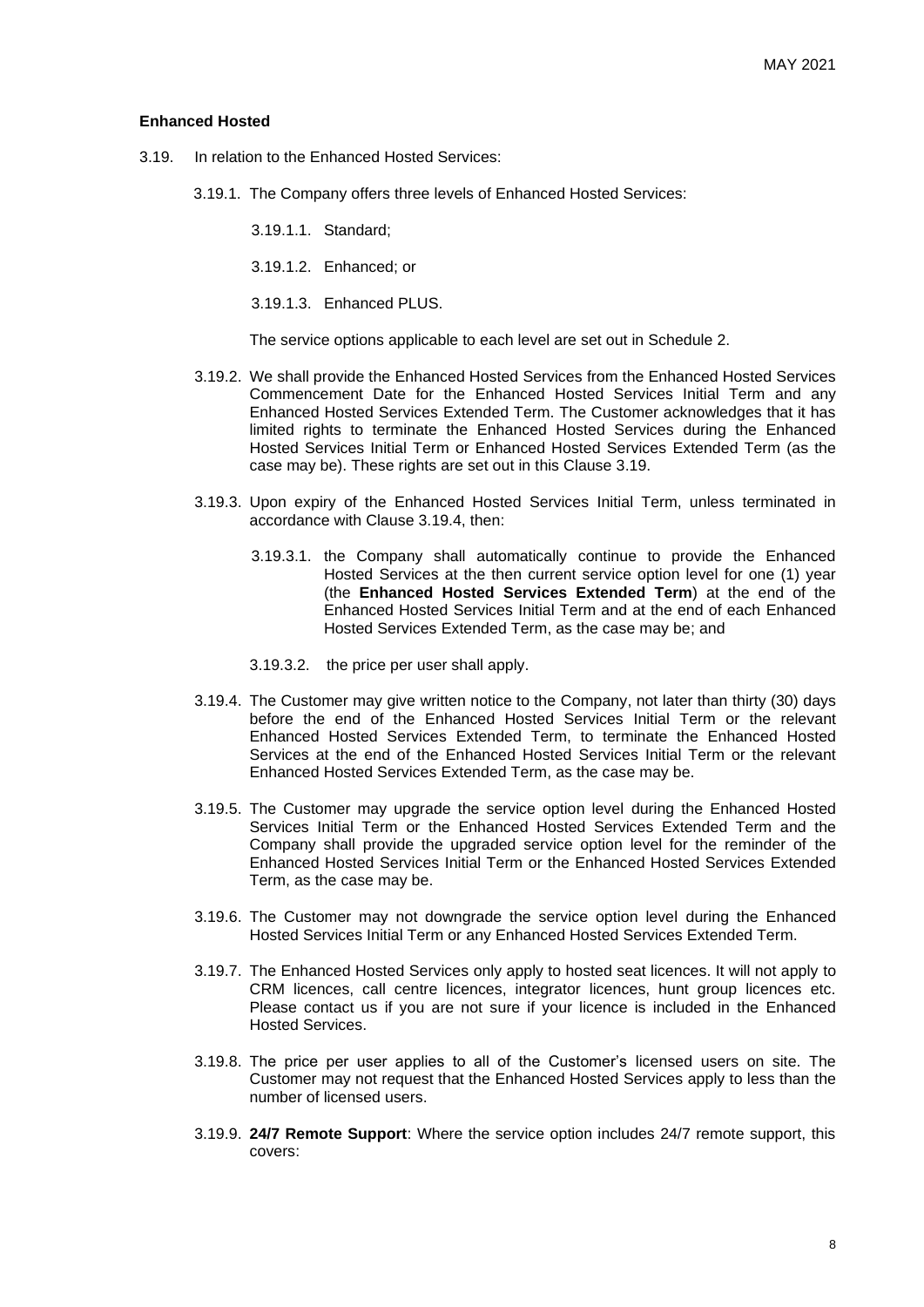- 3.19.9.1. P1 and P2 faults only (in the case of Enhanced level); and
- 3.19.9.2. all faults, including programming (in the case of Enhanced PLUS level).

In the case of Enhanced level remote support, support does not include certain add ons, move's and changes including but not limited to time of day routing changes, hunt group changes, extension programming or auto attendant changes. We will notify you at the time of your request for remote support if your request is not covered and what additional charges will apply.

Where you have selected the Enhanced service option, any changes shall be made during a Working Day only. Where you have selected the Enhanced PLUS service option, any changes shall be made during a Working Day and out of hours.

The Company does not monitor emails or its CRM system out of hours. Any request by the Customer for remote support out of hours must be made by telephone. Any requests or reports made by email out of hours will not be actioned until the next Working Day.

- 3.19.10.**Site Visits**: Where the service option includes site visits:
	- 3.19.10.1. this is subject to a maximum of 4 separate visits to the Customer's site per annum. We will track this on our appointments module and notify you at the time of your request for a site visit if you have reached your maximum number of site visits and what additional charges will apply;
	- 3.19.10.2. any site visits made out of hours these will be limited to P1 and P2 faults ONLY;
	- 3.19.10.3. any site visit made during the Working Day must be fault related and cannot be used for new sales orders or changes.
- 3.19.11.**Training**: Where the service option includes training refreshers this includes:
	- 3.19.11.1. **Remote Training**: Remote training will be limited to a maximum of 1 hour time slots and subject to fair usage (see Clause 3.19.16 below). If we believe that excessive training requirements are being requested then We will notify you at the time of your request for remote training and what additional charges will apply.
		- 3.19.11.2. **On Site Training**: On site training will be limited to a maximum of one (1) visit of three (3) hours per annum. We will track this on our appointments module and notify you at the time of your request for on site training if you have reached your maximum number of on site training and what additional charges will apply.

For the avoidance of doubt, remote and on site training shall only be provided during a Working Day and is not subject to any SLA. The Company shall not have any liability to the Customer if it fails to provide or is delayed in providing the remote and / or on site training and such failure or delay shall not entitle the Customer to any service credit or other sums.

- 3.19.12. **Voice Recordings**: All voice recordings will be made by employees of the Company. If:
	- 3.19.12.1. you wish to use your own employees for any voice recording, no charges shall apply;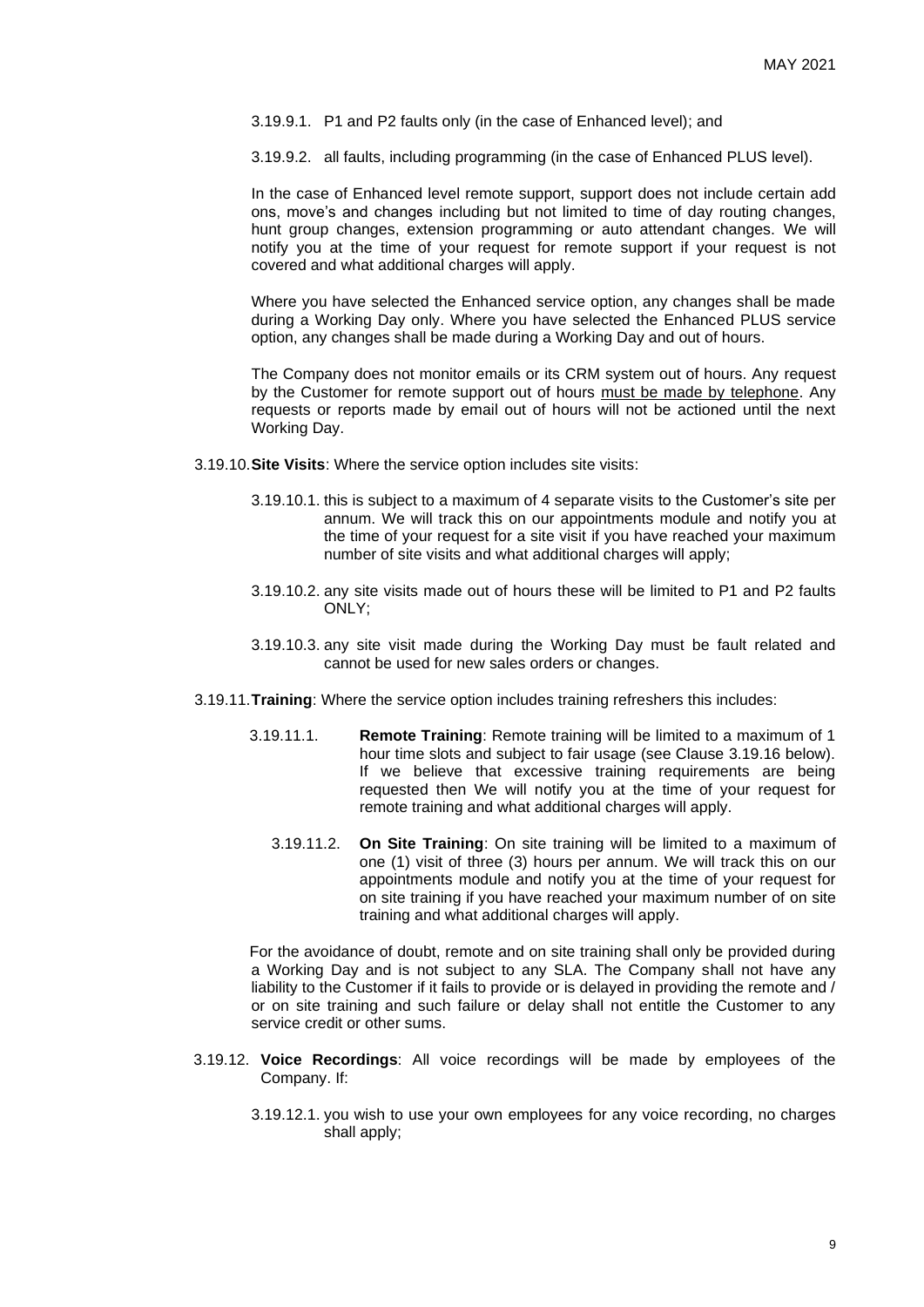- 3.19.12.2. you wish for the Company to arrange for your voice recordings to be professionally recorded by a third party, additional charges will apply and we will notify you of these at the time of your request.
- 3.19.13. The exclusions and exceptions set out in paragraph 4 of Schedule 2 shall apply to the measurement and calculation of the Enhanced Hosted SLA. Service credits will not be available to the Customer to the extent that the Company fails to meet any service levels as a result of such exclusions and exceptions.
- 3.19.14. At your cost, you shall ensure that We shall have such remote and other access to the systems and infrastructure of the Customer as We shall require to provide the Enhanced Hosted Services.
- 3.19.15. In the event that We are required to engage with BT or other supplier to perform the Enhanced Hosted Services We shall not be liable for any failure to meet the Enhanced Hosted SLA.
- 3.19.16. Any change which is part of a new sales order, is excluded from the Standard; Enhanced; and Enhanced PLUS service option. Enhanced and Enhanced PLUS are for active services that are already live.
- 3.19.17. **Fair Usage**: The Enhanced Hosted Services including but not limited to configuration or programming requests are subject to fair usage. The Customer should be able to use the Enhanced Hosted Services service in an appropriate manner to meet its needs but if your configuration or programming requests are over and above fair usage, We will inform you and provide you with a quotation to perform the request. We would not proceed with any request until we receive your acceptance of any charges in writing.
- 3.19.18. **Changes / Programming Requests**: Subject to Clause 3.19.17, where you have selected the Enhanced Hosted Services you are entitled to unlimited changes and programming requests. Where you have not selected the Enhanced Hosted Services, any changes and programming requests shall be subject to fair usage. If your changes or programming requests are over and above fair usage, We will inform you and provide you with a quotation to perform the request. We would not proceed with any request until we receive your acceptance of any charges in writing.

# **Equipment**

- 3.20. In relation to Equipment loaned to the Customer:
	- 3.20.1. risk in such Equipment will pass immediately to the Customer on delivery to the Customer;
	- 3.20.2. risk in such Equipment will not pass back to Us from the Customer until such Equipment is back in Our physical possession;
	- 3.20.3. ownership of such Equipment remains at all times with the Company. The Customer has no right, title or interest in such Equipment except that they are provided to the Customer for the duration of and on the terms of the Agreement;
	- 3.20.4. the Customer cannot deal with the ownership or any interest in such Equipment. This includes but is not limited to selling, assigning, mortgaging, pledging, charging, securing, hiring, withholding, exerting any rights to withhold, disposing and/or leasing; and
	- 3.20.5. the Customer shall be responsible for any loss or damage to the Equipment caused by an act or omission or negligence of the Customer.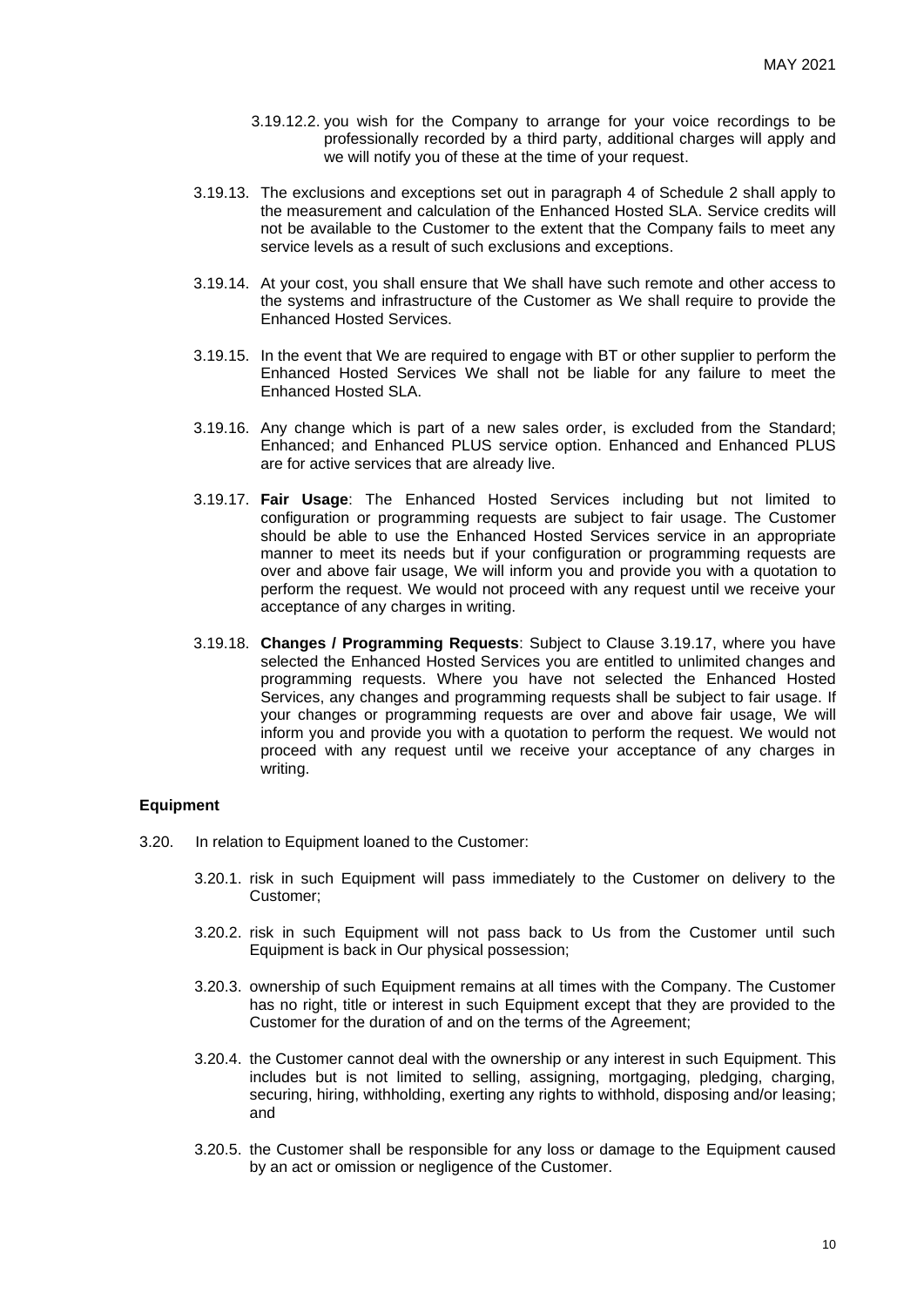# 4. **THE COMPANY'S OBLIGATIONS**

- 4.1. We shall use reasonable endeavours to meet any performance dates agreed in writing, but any such dates shall be estimates only. We shall not be liable for failure to meet them and time shall not be of the essence for performance of the Services.
- 4.2. We may:
	- 4.2.1. change or withdraw some, or part, of the Services from time to time. This may be because of changing technologies, obsolescence, new or different product features, changing content providers or the need to remove, replace or modify content; and
	- 4.2.2. determine how the Services are presented and delivered or are otherwise made available to the Customer. the Company can change the means or method of providing the Services or the way they are presented, delivered or otherwise made available to the Customer at any time provided that the altered Services shall meet the Service Levels.
- 4.3. We shall give the Customer not less than 1 months' notice in writing of any decision to vary the Services ("Notice of Variation") or discontinue the supply of all or any of the Services ("Notice of Discontinuance"). We shall use Our reasonable endeavours not to vary or cease to provide any service during the term of the Agreement.
- 4.4. In the event that the Company serves a Notice of Variation or Notice of Discontinuance upon the Customer, the Company or its Authorised Provider will continue to provide those Services that are being varied or discontinued and technical support in accordance with Clause 6 during the notice period set out in the Notice of Variation or Notice of Discontinuance.
- 4.5. We shall be entitled (at Our discretion) to make changes to the Service at any time without notice in order to comply with any safety or legal requirement applicable to the Services.
- 4.6. Within fourteen (14) days of receipt of a Notice of Variation or Notice of Discontinuance, the Customer has the right to terminate this Agreement on fourteen (14) days' written notice to the Company if such variation or discontinuance of the Services has a material adverse effect on the Customer's use of the Services.

# 5. **THE CUSTOMER'S OBLIGATIONS**

- 5.1. The Customer may only use the Services:
	- 5.1.1. in accordance with the Agreement;
	- 5.1.2. in accordance with any instructions provided to the Customer by the Company from time to time; and
	- 5.1.3. for their own internal business use.
- 5.2. The Customer may not resell or commercially exploit any of the Services or content without the prior written consent of the Company.
- 5.3. The Customer shall:
	- 5.3.1. ensure that the terms of the Order are complete and accurate;
	- 5.3.2. ensure that it is aware of and accepts any Acceptable Use Policy before using the Services and observes the Acceptable Use Policy at all times during the term of the Agreement;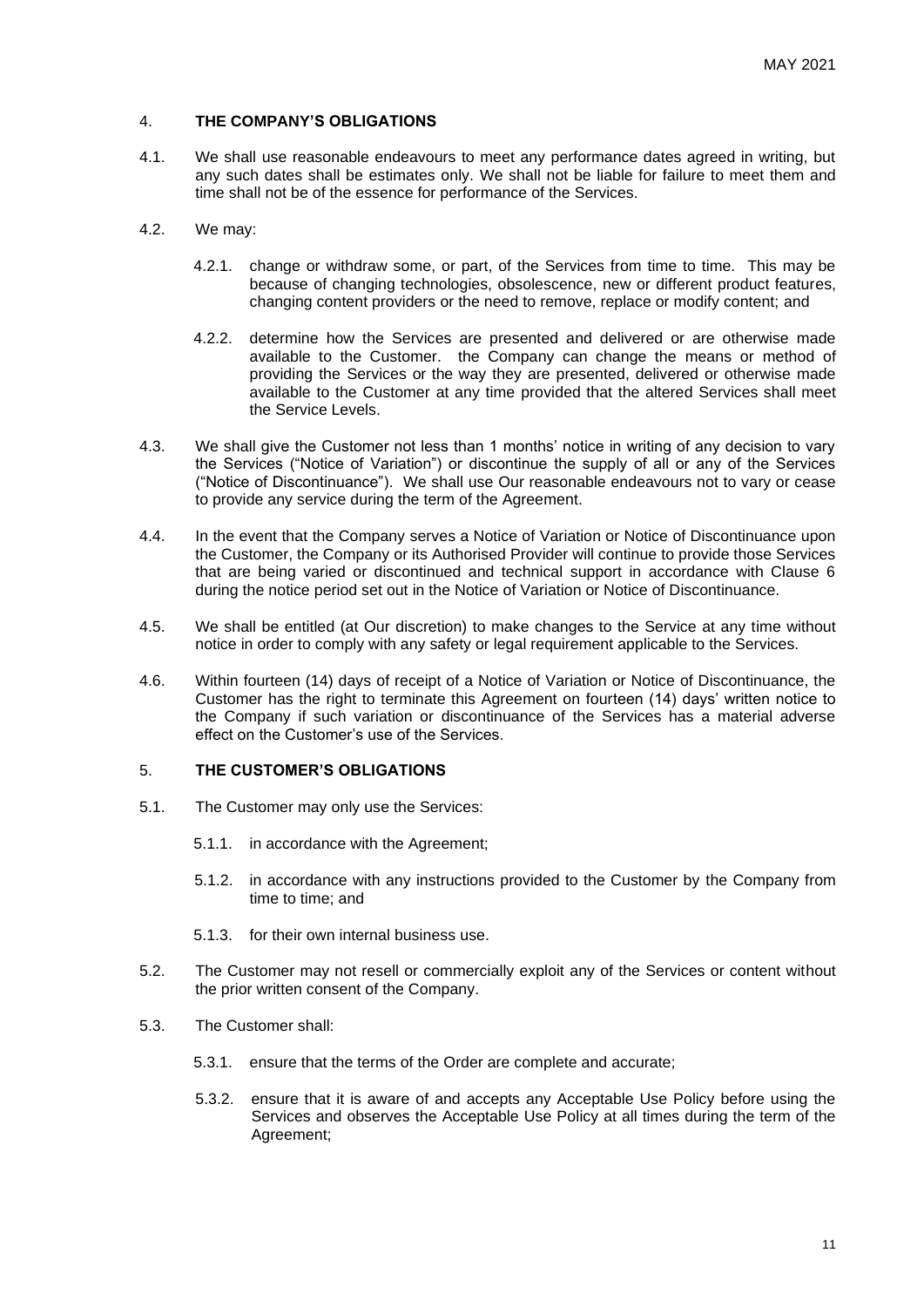- 5.3.3. ensure that, prior to the Service Commencement Date, adequate virus protection software is installed on all computer systems to which We will require access for the purpose of performing the Services;
- 5.3.4. ensure that it provides all Customer Information required by the Company and that all such Customer Information shall be accurate, full and provided in a timely manner;
- 5.3.5. afford to the Company all access and facilities that We shall reasonably require when attending the Customer's premises;
- 5.3.6. ensure that its equipment, IT infrastructure and connectivity shall be adequate to enable the Company to efficiently provide the Services;
- 5.3.7. ensure that We shall have such remote and other access to the systems and infrastructure of the Customer as it shall require to provide the Services;
- 5.3.8. enter into and maintain contracts directly with such third party providers as may be necessary to enable the Company to provide the Services and ensure that such contracts permit the Company to request resources directly from each provider on behalf of the Customer when required;
- 5.3.9. keep in place software maintenance agreements with the providers of all supported software applications used by the Customer to ensure adequate assistance from such vendors if required:
- 5.3.10. take all reasonable precautions to protect the health and safety of the Company's personnel, agents, Authorised Providers and sub-contractors whilst at the Customer's premises;
- 5.3.11. ensure that it is the owner of or is entitled to use all the Customer IT and equipment which is the subject of the Services to be provided by the Company (including any machines, drawings, connectors, cables, parts or other items, computer room documents, manuals, tapes, disk media, items of furniture and other equipment), or that it is authorised by the owner thereof to make them available to the Company if necessary;
- 5.3.12. ensure that any equipment connected (directly or indirectly) to or used with the Services is compatible with the Service and where applicable be on the authorised equipment list provided by the Company from time to time. Any equipment not listed as authorised equipment by the Company, where applicable, will not be supported by the Services;
- 5.3.13. ensure that the details of the existing hardware and software it uses and all current licenses it holds for software are complete and accurate;
- 5.3.14. ensure that any software, documentation or manuals (if any) provided by the Company to the Customer to enable the Customer to receive and use the Services, are used for the Customer's internal use only and, except as permitted by applicable law or as expressly permitted under the Agreement the Customer will not, without the Company's prior written consent, copy, de-compile or modify any software, nor copy the manuals or documentation relating to that software, nor knowingly allow or permit anyone else to do so;
- 5.3.15. ensure that all Customer Information and any Customer Data provided by it or stored on, or processed by, the servers of the Company shall not be obscene, defamatory, likely to result in any claim being made against the Company by any third party, or in breach of the Acceptable Use Policy;
- 5.3.16. not use the Services and will take all reasonable steps to ensure that the Services are not used by anyone: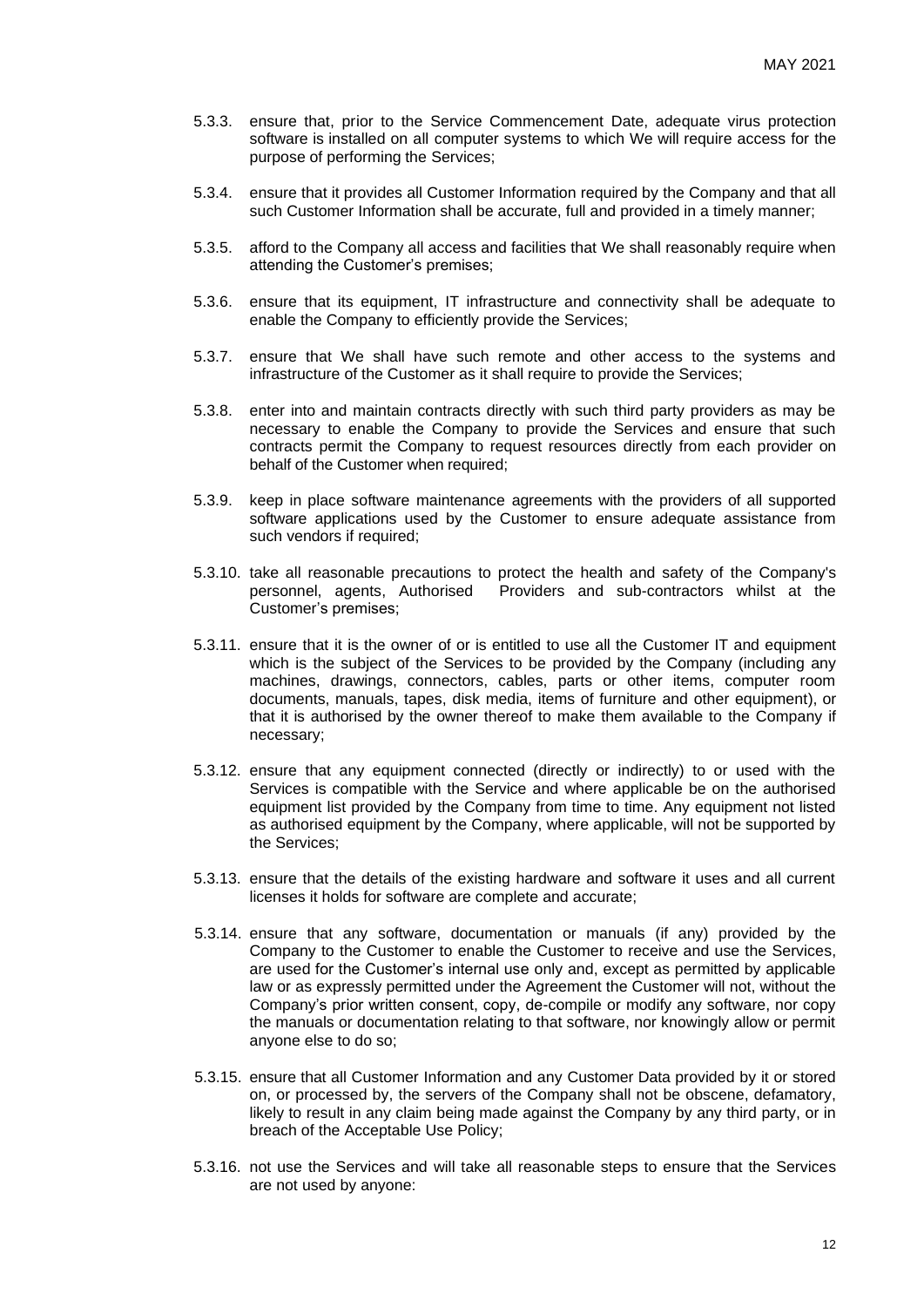- 5.3.16.1. to send, knowingly receive, upload, download, use or re-use material which is offensive, indecent, defamatory, obscene or menacing;
- 5.3.16.2. contrary to any instructions given by the Company under clause 5.1.2;
- 5.3.16.3. in a way that does not comply with the terms of any legislation or any licence applicable to the Customer;
- 5.3.16.4. in a manner that is in any way unlawful, fraudulent or in bad faith or, to the knowledge of the Customer, has any unlawful, fraudulent or bad faith purpose or effect;
- 5.3.16.5. in a manner that in the Company's reasonable opinion could materially affect the quality of the Services, or any other services, provided by the Company;
- 5.3.16.6. in a manner which is contrary to Clause 13; or
- 5.3.16.7. in a manner that that could reasonably be believed to have a detrimental effect on the Companys brand or reputation.
- 5.3.17. keep confidential and secure any user names and passwords provided or enabled by the Company and use them strictly in accordance with any instructions issued by the Company;
- 5.3.18. comply with all rules, regulations, legislation, statutes and laws that are applicable to the Services;
- 5.3.19. comply with all reasonable policies, procedures and practices applicable to the Services and as notified to it by the Company in writing from time to time;
- 5.3.20. indemnify the Company against any losses, damages, costs (including reasonable legal fees) and expenses incurred by or awarded against the Company as a result of;
	- 5.3.20.1. the Customer's breach of this Clause 5.3;
	- 5.3.20.2. system outages arising out of or in connection with the Customer's breach or non-performance of the Acceptable Use Policy;
	- 5.3.20.3. use by the Customer of the Services that causes damage to, interrupts or otherwise prevents the Company from supplying the Services to other customers or complying with obligations owed to other customers;
	- 5.3.20.4. any use of the Services by the Customer that promotes or assists any illegal activity.
- 5.3.21. co-operate with and follow the Company's reasonable instructions to ensure the proper use and security of the Services.
- 5.4. If the Company's performance of any of its obligations under the Agreement is prevented or delayed by any act or omission by the Customer or failure by the Customer to perform any relevant obligation (**Customer Default**):
	- 5.4.1. We shall without limiting Our other rights or remedies have the right to suspend performance of the Services until the Customer remedies the Customer Default, and to rely on the Customer Default to relieve it from the performance of any of its obligations to the extent the Customer Default prevents or delays the Company's performance of any of its obligations;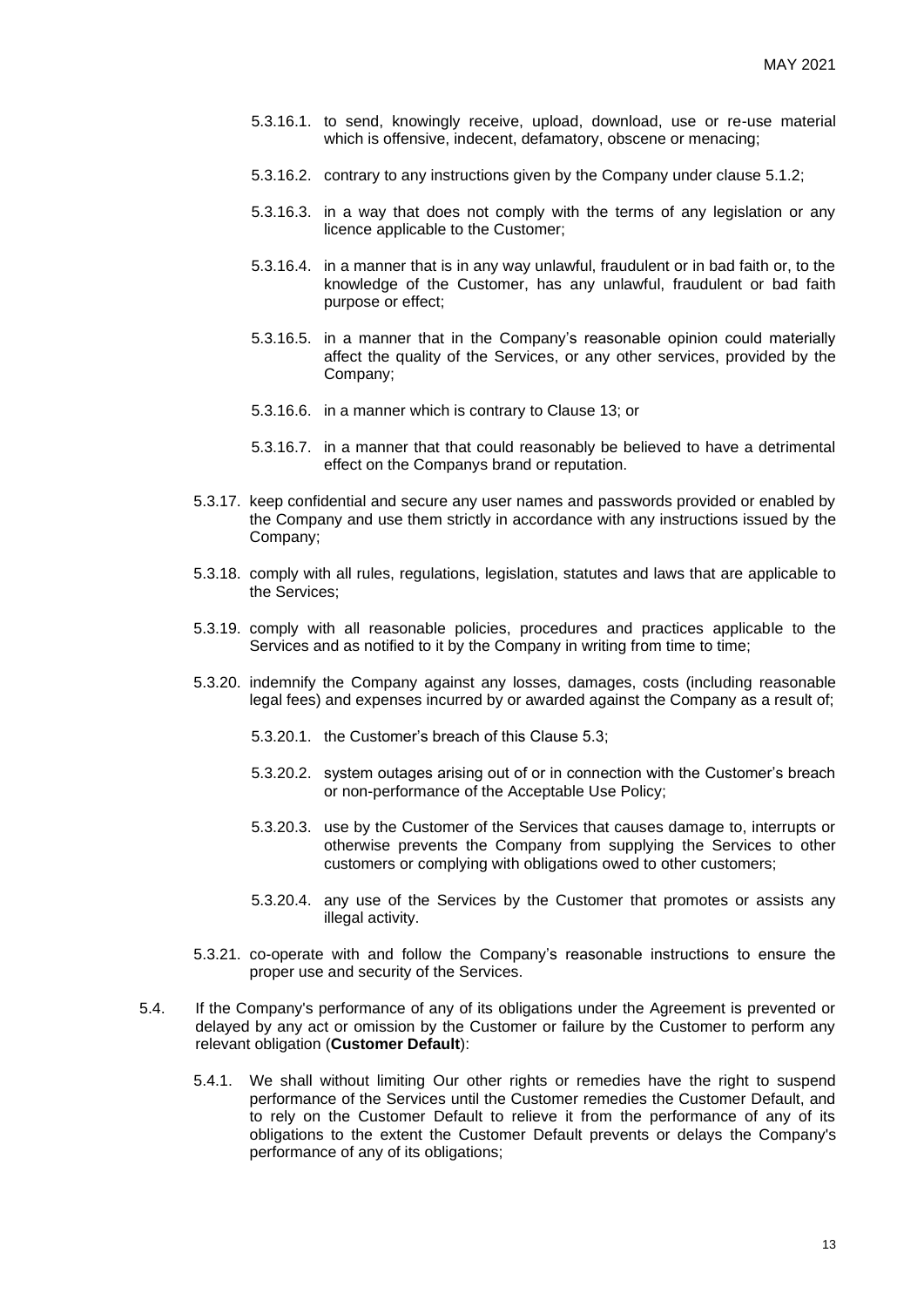- 5.4.2. We shall not be liable for any costs or losses sustained or incurred by the Customer arising directly or indirectly from the Company's failure or delay to perform any of its obligations under the Agreement; and
- 5.4.3. the Customer shall reimburse the Company on written demand for any costs or losses sustained or incurred by the Company arising directly or indirectly from the Customer Default.
- 5.5. The Customer shall own all rights, title and interest in and to the Customer Information and Customer Data and shall have sole responsibility for its legality, reliability, integrity, accuracy and quality.
- 5.6. Neither the Company nor its Authorised Provider shall not be responsible for any loss, destruction, alteration or disclosure of Customer Data except to the extent caused by the Company's negligence. Notwithstanding any other provision, We shall be entitled (but not obliged) to remove and/or delete (in Our absolute discretion) any Customer Data which it considers does not conform to the Acceptable Use Policy.

#### 6. **SUPPORT SERVICES**

- 6.1. The Company or its Authorised Provider shall provide 1<sup>st</sup> line support to the Customer for the Services as follows:
	- 6.1.1. a help desk support facility to the Customer for first line technical support free of charge and in doing so, the Company's Authorised Provider may liaise with the Customer in order to fulfil its obligations under this Clause;
	- 6.1.2. remote engineer support; and
	- 6.1.3. visits to the Customer's sites at times convenient to the Company or its Authorised Provider, such visits to be free of charge in the event that the visit is the result of a fault by the Company, its Authorised Provider or its employees or agents. If the visit is not the result of a fault by the Company, it's Authorised Provider or its employees or agents fault then We may charge for the visit in accordance with Our then current table of charges.
- 6.2. The Customer shall immediately report any fault to the Company's Customer Services Department and provide details of the fault where it will be dealt with in accordance with the agreed fault repair service or the applicable Service Levels. We shall not be obliged to fix any fault if:
	- 6.2.1. the fault arises because the Customer failed to follow any user manual or other documentation available from the Authorised Provider or the Company's oral or written instructions as to the use of the Services or (if there are none) good trade practice;
	- 6.2.2. the defect is caused by improper use of the Services or use outside its normal application.
- 6.3. If the Company agrees to fix a fault:
	- 6.3.1. caused by the circumstances set out in Clause 6.2; or
	- 6.3.2. caused by the Customer; or
	- 6.3.3. that otherwise falls outside the responsibility of the Company; or
	- 6.3.4. where no fault is subsequently found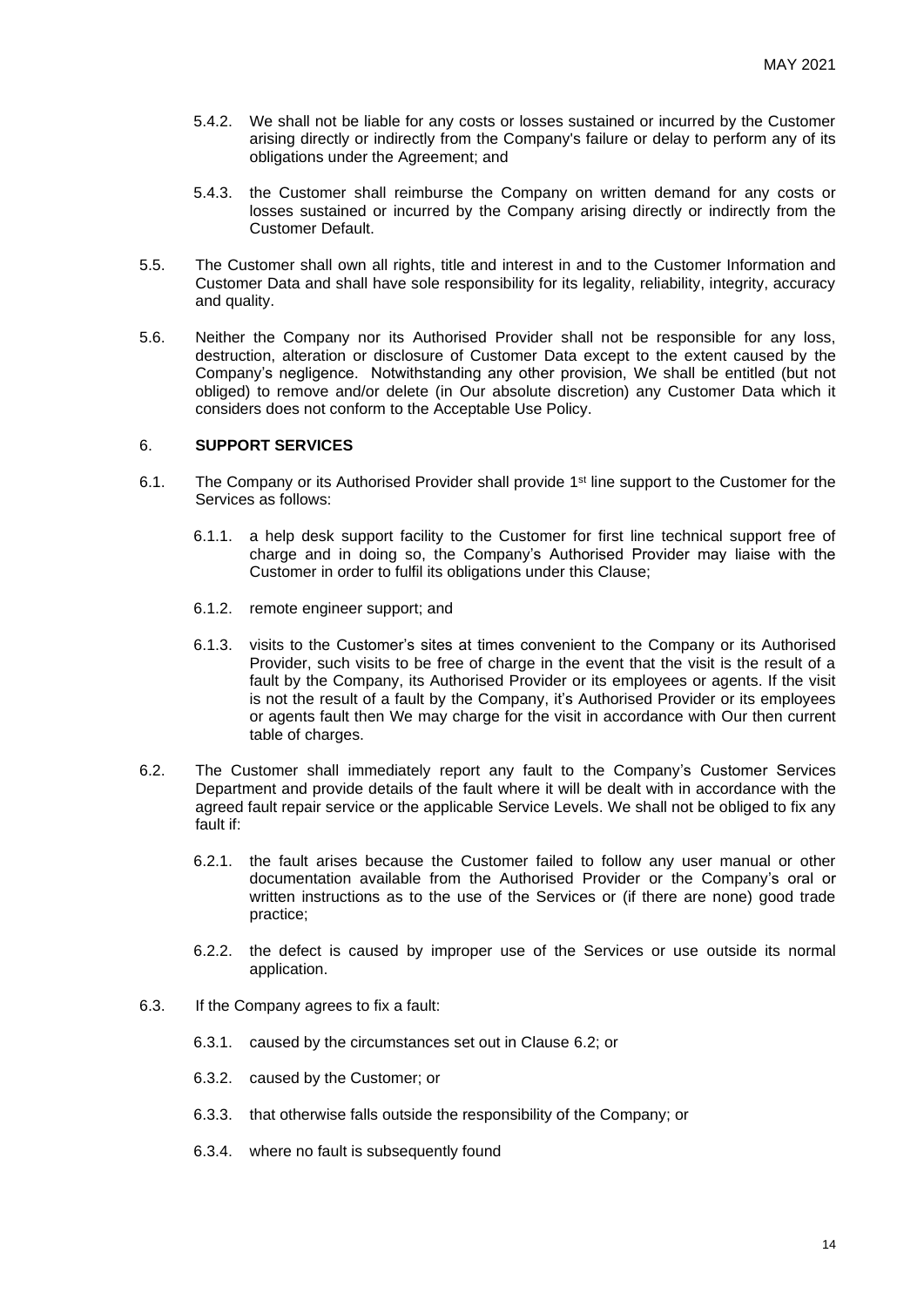We may charge the Customer for such work at Our applicable man-hour rate.

#### 7. **CHARGES AND PAYMENT**

- 7.1. The Customer shall pay the Charges.
- 7.2. We will invoice the Customer monthly in advance and the Customer shall pay the full amount invoiced by direct debit within fourteen (14) days of the date of invoice.
- 7.3. The Customer shall pay the Charges in pounds sterling without set-off or deduction.
- 7.4. The Charges are exclusive of Value Added Tax, which shall be payable by the Customer in addition to the Charges at the rate applicable from time to time.
- 7.5. Time for payment of the Charges shall be of the essence of the Agreement.
- 7.6. If the Customer fails to make payment in full by the due date, in addition to the Company's right to suspend the Services as set out in Clause 8.1, We may:
	- 7.6.1. withdraw passwords, accounts and/or access to the Services;
	- 7.6.2. charge interest at the rate of 4% per annum above the base rate of the Bank of England on any amounts outstanding from the due date for payment until payment is made in full.
- 7.7. In the event that:
	- 7.7.1. the Company follows instructions with or from the Customer to upgrade or amend the Services; or
	- 7.7.2. the Company agrees to update, increase and/or change the Services in order to resolve the Customer's support issues,

then the Customer shall be responsible for, and shall pay to the Company, the costs incurred by the Company as a result of updating, increasing and/or changing the Services and any associated fees to be paid in respect of such upgrade or amendment.

- 7.8. If the Customer disputes any invoice (including the calculation of any amounts payable) they must notify the Company within six (6) months of the date of the invoice. The Customer shall not be entitled to any credit or refund relating to disputes raised after expiry of this period.
- 7.9. We will give the customer as much prior notice as practicable of any alteration to the charges and in any event not less than 1 month's prior notice of such change. This notice may be included in an invoice to the Customer. If, during the Minimum Term, the Company increases the Charges by **more than** the Retail Price Index (**RPI**), the Customer may terminate the Agreement during the Minimum Term on written notice to the Company within thirty (30) days of receipt of the notice of increase, without the obligation to pay the Early Termination Fee.

For the avoidance of doubt, any increase to the Charges that would not have increased the Customer's immediately previous monthly total bill for that specific Service (if the increase(s) had applied for the whole of that month) by more than the RPI annual inflation rate at the date We notify the Customer of the applicable increase in the Charges shall not entitle the Customer to terminate the Agreement under this Clause 7.9.

7.10. If the Company becomes liable to pay any additional fees, costs or charges to the Government, a regulatory authority or self-regulatory authority and such fees, costs or charges are directly attributable to the provision of Services to the Customer under the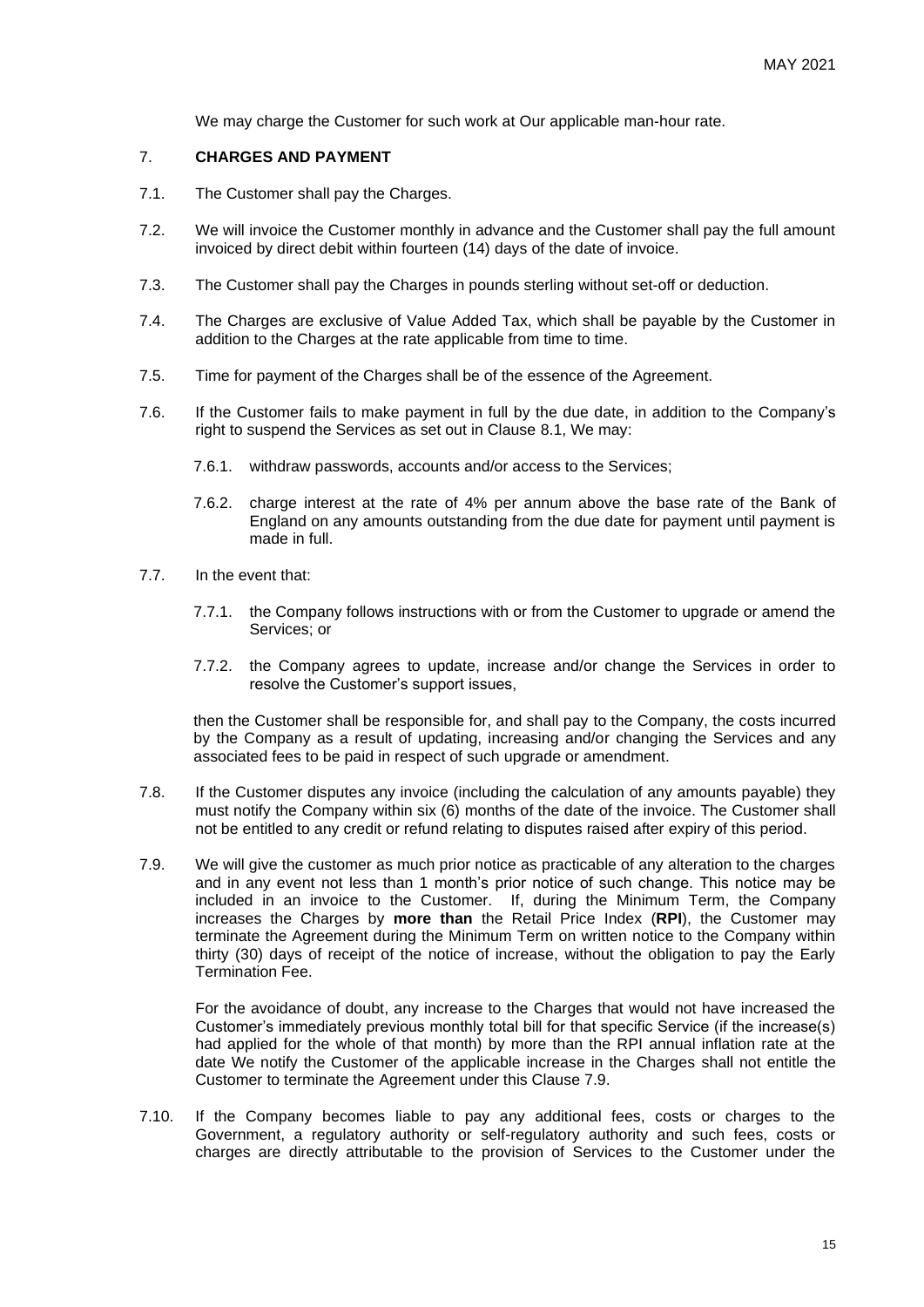Agreement, We shall be entitled to pass through such fees, costs and charges to the Customer with immediate effect.

7.11. Where the Company agrees to do work outside a Working Day at the request of the Customer, We may charge the Customer in accordance with the Company's applicable manhour rate.

# 8. **SUSPENSION AND VARIATION OF THE SERVICES**

- 8.1. The Company reserves the right (at its option) to terminate the Agreement or suspend or vary the Services:
	- 8.1.1. if the Customer fails to comply with its obligations under the Agreement including the obligation to pay the Charges;
	- 8.1.2. if the Company reasonably believe the Customer has provided false or misleading Customer Information;
	- 8.1.3. the Company needs to modify, expand, improve, maintain or repair the Services;
	- 8.1.4. the Customer's credit rating decreases at any time, and the Customer fails to supply reasonable security in response to a request from the Company; or
	- 8.1.5. the Company considers that there is a significant credit risk;
	- 8.1.6. the Company considers that there is a fraud risk;
	- 8.1.7. the Company's contract with its Authorised Provider to the Services is suspended, varied or terminated.
- 8.2. The re-instatement of suspended Services shall be at the Company's sole discretion and the Customer shall nevertheless be responsible for payment of the Charges during any period where the Services are suspended pursuant to clause 8.1.1, clause 8.1.2 and clause 8.1.4.

#### **Planned Engineering Works**

8.3. We will provide a minimum of 3 Working Days' notice of all scheduled outages which may impact availability of the Services.

# 9. **TERMINATION**

- 9.1. If upon the expiry of the Minimum Term, Renewed Term or Subsequent Term (as the case may be) the Customer has not;
	- 9.1.1. agreed a Renewed Term; or
	- 9.1.2. given notice to the Company in accordance with Clause 9.3

We will continue to supply the Services to the Customer for the Subsequent Term unless the Customer terminates the Agreement as set out in Clause 9.3.

- 9.2. If a Renewed Term has been agreed We will continue to supply the Services to the Customer for the Renewed Term unless the Customer terminates the Agreement as set out in Clause 9.3.
- 9.3. The Customer may:
	- 9.3.1. terminate the Agreement (without incurring any Early Termination Fee) by giving a minimum of three (3) months prior written notice to the Company such notice to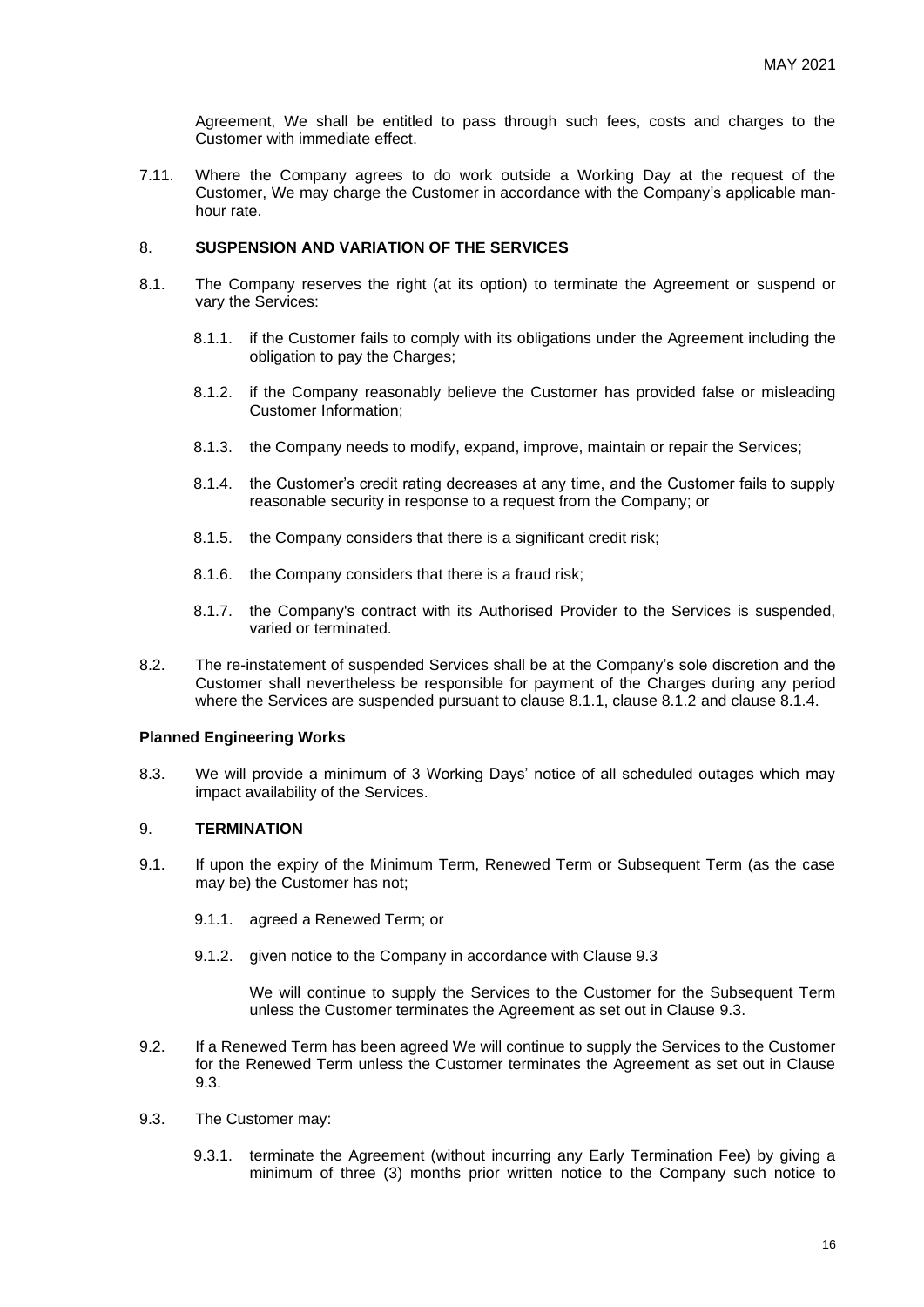expire on the expiry date of the Minimum Term, the Renewed Term or Subsequent Term (as the case may be); or

- 9.3.2. terminate the Agreement before the Minimum Term, the Renewed Term or Subsequent Term (as the case may be) has expired but will have to pay the Early Termination Fee to the Company.
- 9.4. Without prejudice to any other rights or remedies to which We may be entitled, We may terminate the Agreement without liability to the Customer if:
	- 9.4.1. the Customer commits a material breach of any of the terms of the Agreement and (if such a breach is remediable) fails to remedy that breach within the following periods from the date of the notice from the Company:
		- 9.4.1.1. 7 days where there is a failure to pay a sum due under the Agreement;
		- 9.4.1.2. 14 days, if either sub-clauses 9.4.1.1 or 9.4.1.3 do not apply;
		- 9.4.1.3. a shorter time, reasonably specified in the notice, in the case of Emergency;
		- 9.4.1.4. 48 hours where the Customer is repeatedly in breach of the Agreement (including without limitation repeatedly late in paying sums due under the Agreement) where notice of a previous breach for the same reason has been given;
	- 9.4.2. the Customer commits a material breach of any of the terms of the Agreement that is not capable of being remedied; or
	- 9.4.1. the Customer is unable to pay its debts (within the meaning of section 123 of the Insolvency Act 1986), or becomes insolvent, or is subject to an order or a resolution for its liquidation, administration, winding-up or dissolution, or has an administrative or other receiver, manager, trustee, liquidator, administrator or similar officer appointed over all or any substantial part of its assets, or enters into or proposes any composition or arrangement with its creditors generally, or is subject to any analogous event or proceeding in any applicable jurisdiction an order is made or a resolution is passed for the winding up of the Customer, or circumstances arise which entitle a court of competent jurisdiction to make a winding-up order of the Customer.
- 9.5. The Company may, without prejudice to any of its other rights under the Agreement, terminate the Agreement with immediate effect by notice in writing in the event that:
	- 9.5.1. the Company is not, for whatever reason, permitted or authorised to provide the Services;
	- 9.5.2. the Company reasonably considers that the breach, act, omission or default of the Customer may result in the Company's failure to comply with any applicable legislation or may place the Company in breach of its agreement with it's licensors;
	- 9.5.3. use by the Customer of the Services is, or is likely to cause damage to, interrupt or otherwise prevent the Company from supplying the Services to other customers or complying with obligations owed to other customers;
	- 9.5.4. such action is required to comply with a direction from Ofcom or any competent authority to suspend or cease the provision of the Service or any part of it;
	- 9.5.5. such action is required in order to comply with any legislation;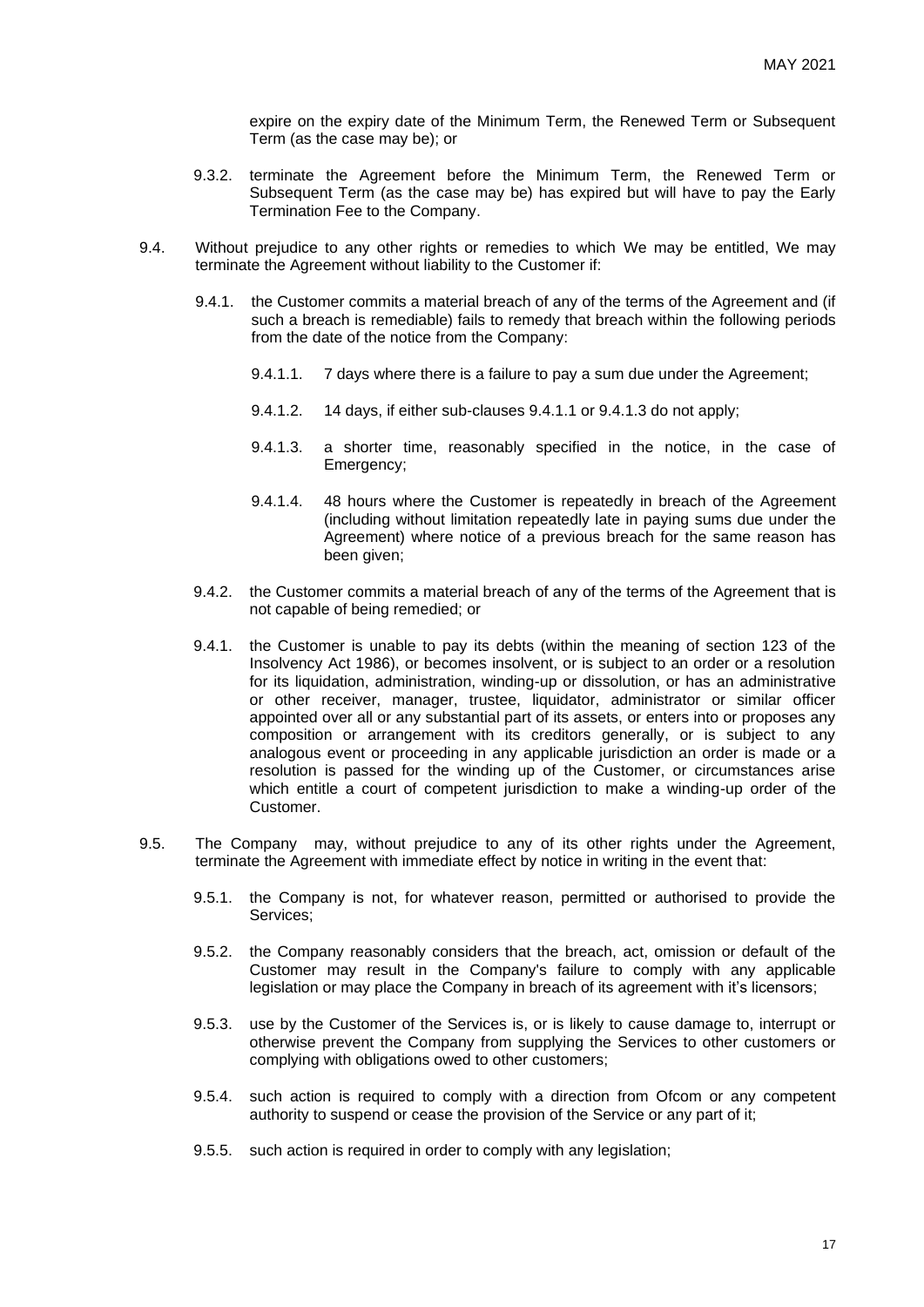- 9.5.6. the Company has reasonable grounds to suspect that the Customer is involved in fraudulent or other unlawful activity.
- 9.6. If the Agreement commences before the Company has completed its credit check of the Customer, We shall be permitted to terminate the Agreement immediately by written notice if the Customer fails to pass the Company's credit policy.
- 9.7. The rights to terminate the Agreement given by this Clause 9 shall be without prejudice to any other right or remedy of the Company in respect of the breach concerned (if any) or any other breach.

## 10. **EFFECTS OF TERMINATION**

- 10.1. Upon termination or expiry of the Agreement for any reason:
	- 10.1.1. the Customer shall immediately pay to the Company all of the Company's outstanding unpaid invoices and interest and, in respect of Services supplied but for which no invoice has been submitted, We shall submit an invoice, which shall be payable by the Customer immediately on receipt;
	- 10.1.2. the accrued rights, remedies, obligations and liabilities of the parties as at expiry or termination shall be unaffected, including the right to claim damages in respect of any breach of the Agreement which existed at or before the date of termination or expiry;
	- 10.1.3. clauses which expressly or by implication survive termination shall continue in full force and effect; and
	- 10.1.4. unless otherwise agreed in writing by the Company:
		- 10.1.4.1. all rights and licences of the Customer under the Agreement shall terminate; and
		- 10.1.4.2. the Customer shall cease to use, and delete, all instances of the software.

#### 11. **LIMITATION OF LIABILITY: THE CUSTOMER'S ATTENTION IS PARTICULARLY DRAWN TO THIS CLAUSE**

- 11.1. This Clause 11 sets out the Company's entire liability (including any liability for acts or omissions of the Company's employees, agents or subcontractors) in respect of any breach of the Agreement and any representation, statement or tortuous act or omission arising out of or in connection with the Agreement.
- 11.2. Except as set out in these Terms, the Company provides no warranties, conditions or guarantees as to the description or quality of the Services, and all warranties, conditions or guarantees implied by or expressly incorporated as a result of custom and practice, statute, common law or otherwise are hereby expressly excluded so far as permitted by law.
- 11.3. Nothing in these Terms shall exclude or limit the liability of either party to the other:
	- 11.3.1. for death or personal injury caused as a result of its negligence or the negligence of its employees, agents or subcontractors;
	- 11.3.2. for fraud or fraudulent misrepresentation;
	- 11.3.3. for any matter which it would be illegal for the Company to exclude or attempt to exclude its liability.
- 11.4. Subject to Clause 11.3, the Company's aggregate liability in contract, tort (including negligence or breach of statutory duty), misrepresentation, restitution or otherwise, arising in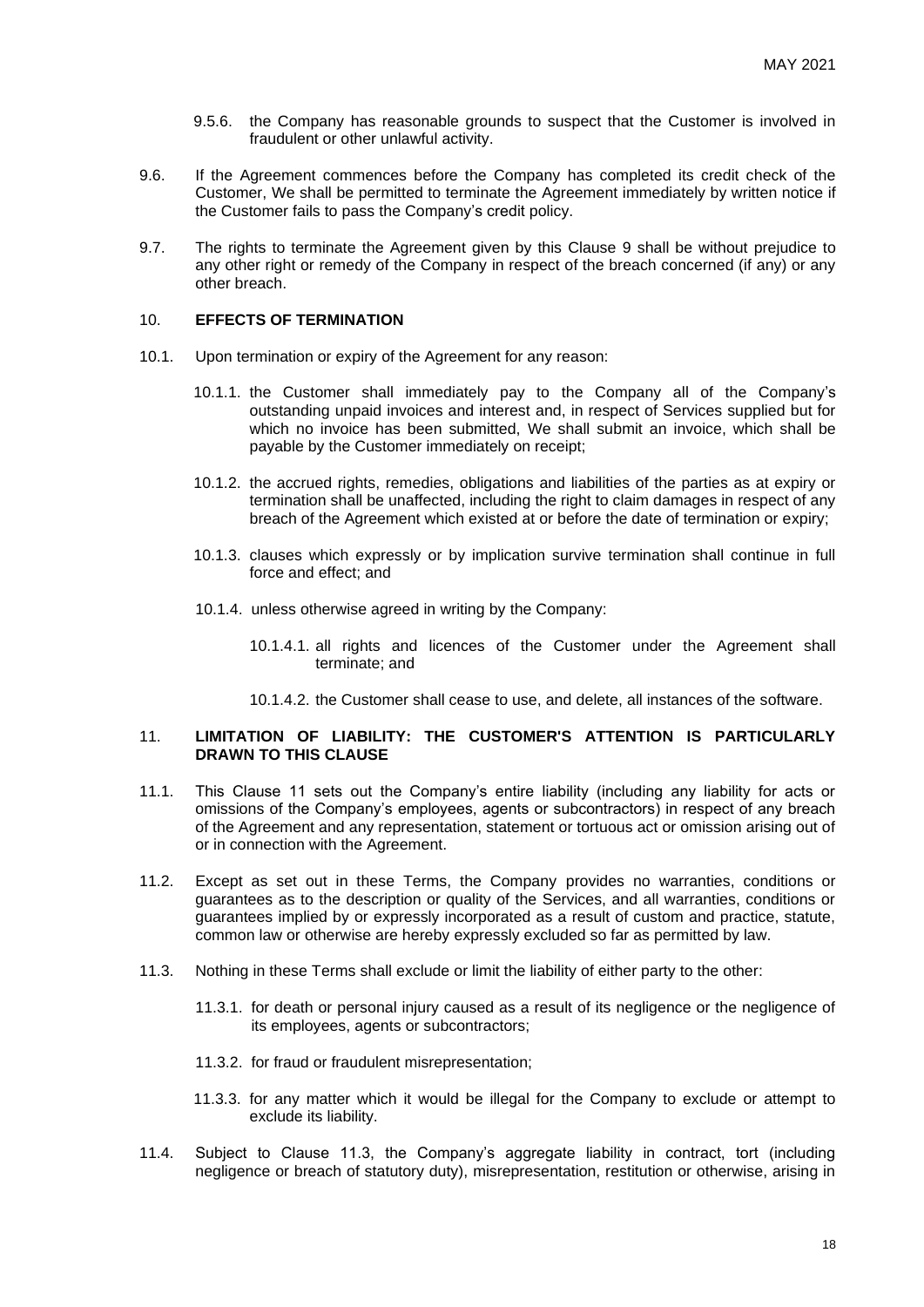connection with the performance or contemplated performance of the Agreement shall not exceed £1,000,000 (one million pounds sterling).

- 11.5. Subject to Clause 11.3, We shall not be liable to the Customer for:
	- 11.5.1. loss of profits; or
	- 11.5.2. loss of revenue;
	- 11.5.3. loss of income or business;
	- 11.5.4. depletion or loss of goodwill, reputation or similar losses;
	- 11.5.5. loss of anticipated savings;
	- 11.5.6. loss of or corruption of data or information;
	- 11.5.7. loss of use;
	- 11.5.8. loss of contract;
	- 11.5.9. any indirect or consequential or special loss or damage or pure economic loss, costs, damages, charges or expenses whatsoever and howsoever caused.
- 11.6. The Services are not intended to be used for, or in relation to, any purpose which will or may affect the safety or wellbeing of any person and the Company excludes any and all liability whatsoever arising out of, or related to, any such use.
- 11.7. The provisions of this Clause 11 shall survive termination or expiry of the Agreement.

#### 12. **CONFIDENTIALITY AND DATA PROTECTION**

- <span id="page-18-0"></span>12.1. During the term of this Agreement and for three (3) years after termination, the Customer shall:
	- 12.1.1. keep all Confidential Information confidential;
	- 12.1.2. disclose Confidential Information only to its employees that need to know it for the purposes contemplated by the Agreement; and
	- 12.1.3. use the Confidential Information exclusively for the purposes contemplated by the Agreement.
	- This Clause shall not apply to information that the Customer can prove:
	- 12.1.4. is in the public domain otherwise than by the Customer's breach;
	- 12.1.5. it already had in its possession prior to obtaining the information directly or indirectly from the Company; or
	- 12.1.6. a third party subsequently disclosed to the Customer free of restrictions on disclosure and use.
- 12.2. Both parties will comply with all requirements of the Applicable Data Protection Laws. This Clause 12 is in addition to, and does not relieve, remove or replace, a party's obligations under the Applicable Data Protection Laws.
- 12.3. The Company's Privacy Notice, which is available on our company website, sets out the scope, nature and purpose of processing by the Company, the duration of the processing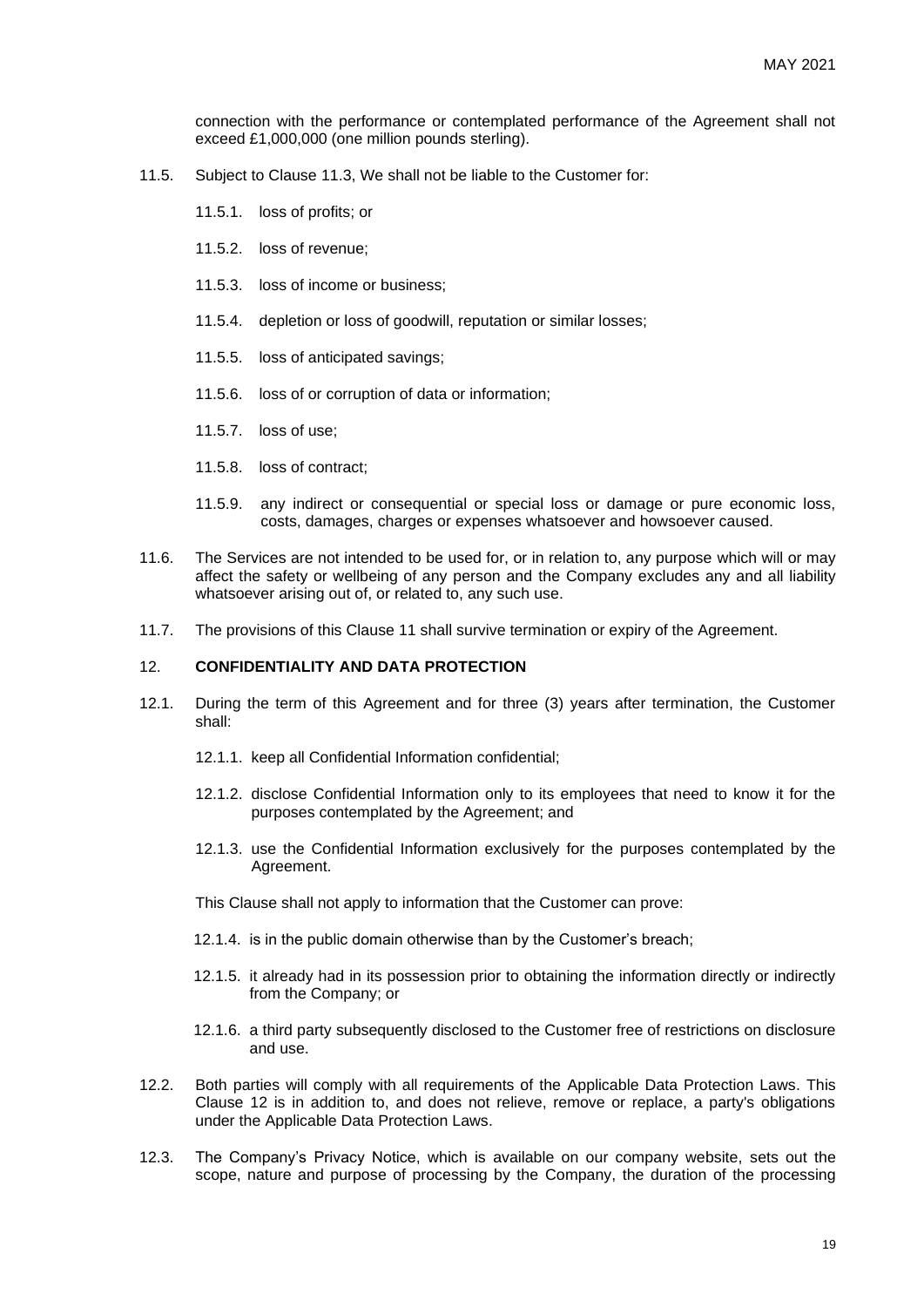and the types of personal data (where **Personal Data** has the meanings as defined in the Applicable Data Protection Laws) and the Company collects.

12.4. Without prejudice to the generality of Clause [12.1,](#page-18-0) the Customer will ensure that it has all necessary appropriate consents and notices in place to enable lawful transfer of the Personal Data (as defined in the Applicable Data Protection Laws) to the Company for the duration and purposes of the Agreement.

# 13. **INTELLECTUAL PROPERTY RIGHTS**

- 13.1. Unless otherwise agreed in writing, all Intellectual Property Rights in and to the Services belong, and shall continue to belong, to the Company and/or its licensors.
- 13.2. All Intellectual Property Rights in or arising out of or in connection with the Services shall be owned by the Company.
- 13.3. The Customer acknowledges that it shall have no licence, right, title or interest in or to any IPR of the Company or its licensors except as set out in the Agreement. Without prejudice to the right of the Customer or any third party to challenge the validity of any Intellectual Property Rights of the Company or its Authorised Provider, the Customer shall not do or authorise any third party to do any act which would or might invalidate or be inconsistent with any Intellectual Property Rights of the Company or its Authorised Provider and shall not omit or authorise any third party to omit to do any act which, by its omission, would have that effect or character.
- 13.4. This Clause shall survive termination or expiry of the Agreement.

# 14. **FORCE MAJEURE**

- 14.1. For the purposes of the Agreement, **Force Majeure Event** means an event beyond the reasonable control of the Company including but not limited to strikes, lock-outs or other industrial disputes (whether involving the workforce of the Company or any other party), failure of a utility service or transport network, act of God, war, riot, civil commotion, malicious damage, compliance with any law or governmental order, rule, regulation or direction, accident, breakdown of plant or machinery, fire, flood, storm or default of suppliers or subcontractors.
- 14.2. We will not be liable to the Customer for any failure or delay in performing Our obligations under the Agreement or supplying the Services:
	- 14.2.1. as a result of a Force Majeure Event;
	- 14.2.2. if another supplier delays or refuses the supply of an electronic communications service to the Company or any of the Company's suppliers and no alternative service is available at reasonable cost; or
	- 14.2.3. if legal or regulatory restrictions are imposed upon the Company or any of the Company's suppliers that prevent the Company or any of the Company's suppliers from supplying the Service.
- 14.3. If the Force Majeure Event prevents the Company from providing any of the Services for more than 12 weeks, We shall, without limiting its other rights or remedies, have the right to terminate the Agreement immediately by giving written notice to the Customer.

#### 15. **NOTICES**

15.1. Notices must be in writing. The address for service on the Company (subject to any change notified by the Company) is: Southern Communications Ltd, Glebe Farm, Down Street, Dummer, Hants, RG25 2AD. The address for service on the Customer is as set out in the most recent invoice.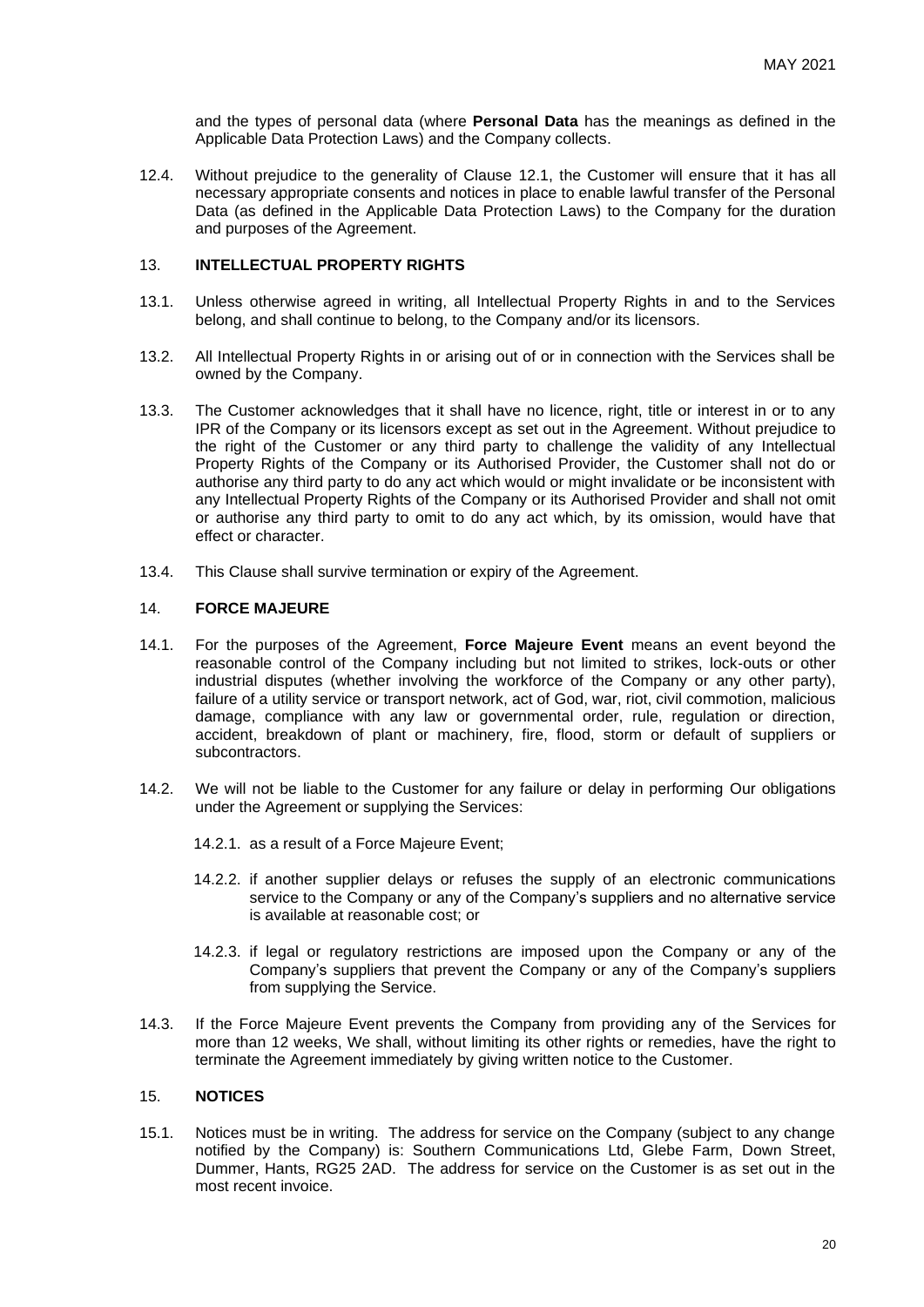15.2. Notices may be delivered by hand, sent by first-class mail, fax or e-mail. Correctly addressed notices if delivered by hand, shall be deemed to have been delivered at the time of delivery, if sent by first-class mail shall be deemed to have been delivered 72 hours after posting, correctly directed faxes shall be deemed to have been received instantaneously on transmission and in proving the service of any notice by e-mail, it will be sufficient to prove that such e-mail was sent to the specified e-mail address of the addressee.

## 16. **VARIATION**

16.1. Except as set out in these Terms, no variation of the Agreement, including the introduction of any additional terms and conditions, shall be effective unless it is agreed by the Company in writing and signed by an authorised representative of the Company.

# 17. **GENERAL**

#### 17.1. **Assignment and other dealings.**

- 17.1.1. We may at any time assign, transfer, mortgage, charge, subcontract or deal in any other manner with all or any of Our rights under the Agreement and may subcontract or delegate in any manner any or all of Our obligations under the Agreement to any Authorised Party, third party or agent.
- 17.1.2. The Customer shall not, without the prior written consent of the Company, assign, transfer, mortgage, charge, subcontract, declare a trust over or deal in any other manner with any or all of its rights or obligations under the Agreement.
- 17.2. **Severance.** Each of the clauses of these Terms operates separately. If any court or relevant authority decides that any of them are unlawful, the remaining clauses will remain in full force and effect.
- 17.3. **Waiver.** Any failure by either party to exercise or enforce its right under the Agreement shall not be a waiver of that right, nor prevent such party from exercising or enforcing such right at a later time.
- 17.4. **No partnership or agency.** Nothing in the Agreement is intended to, or shall be deemed to, establish any partnership or joint venture between the parties, nor constitute either party the agent of the other for any purpose. Neither party shall have authority to act as agent for, or to bind, the other party in any way.
- 17.5. **Third parties.** A person who is not a party to the Agreement shall not have any rights to enforce its terms.
- 17.6. **Governing law.** The Agreement, and any dispute or claim arising out of or in connection with it or its subject matter or formation (including non-contractual disputes or claims), shall be governed by, and construed in accordance with the law of England and Wales.
- 17.7. **Jurisdiction**. Each party irrevocably agrees that the courts of England and Wales shall have exclusive jurisdiction to settle any dispute or claim arising out of or in connection with the Agreement or its subject matter or formation (including non-contractual disputes or claims).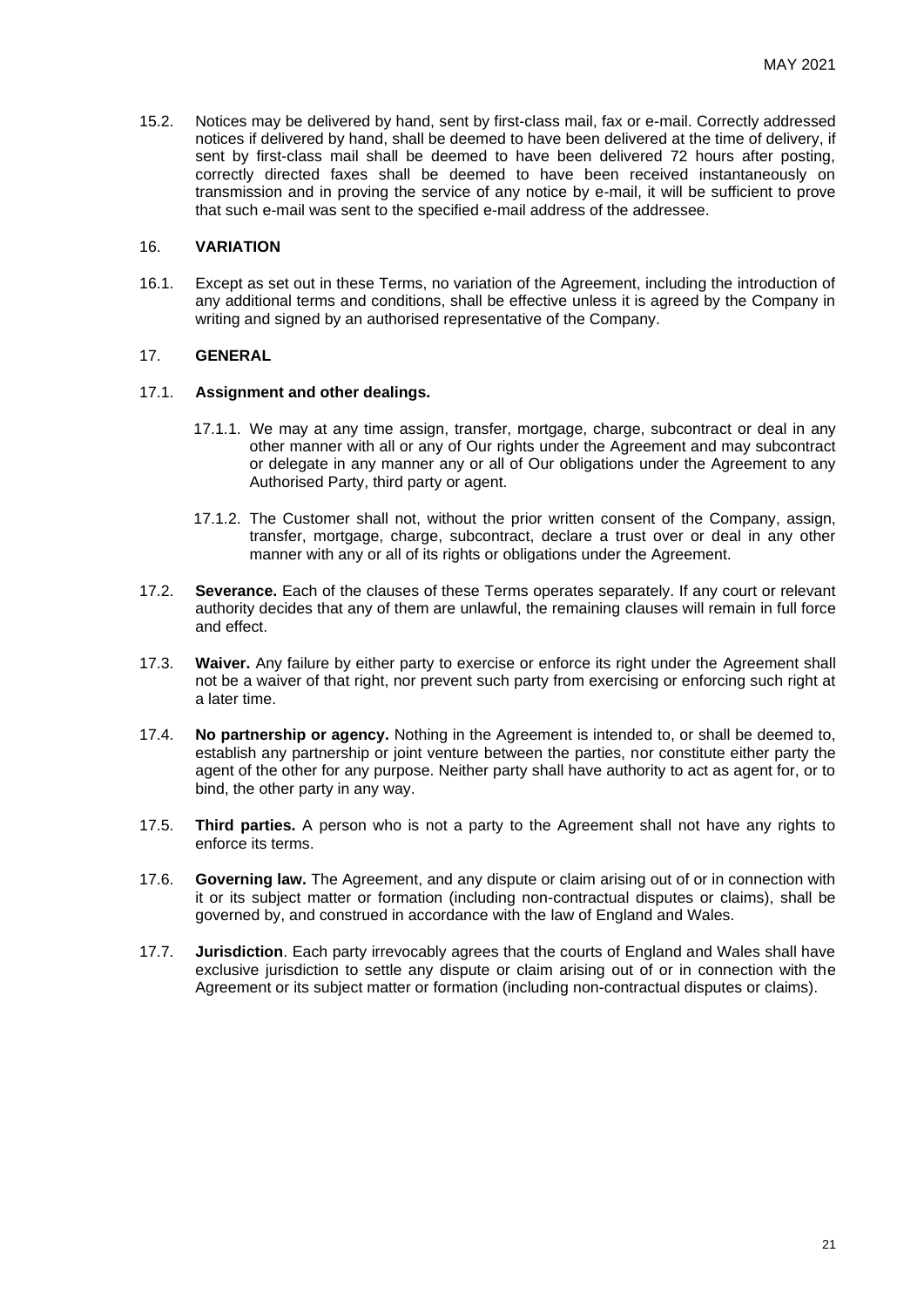# **Schedule 1**

# **HOSTED SERVICE LEVELS**

#### 1. **SERVICE LEVEL AGREEMENTS (SLAS)**

## 1.1. **SLA Definitions**

The following SLA's will apply to issue resolution provided that the issue falls within the [Support Demarcation Boundary as defined in the Service Schedule].

#### **Priority 1, Critical Outage**

Problems that severely affect call processing service, traffic and require immediate corrective action (24x7) for example:

- 100% of users cannot access the Services;
- 100% of users cannot connect to voice servers:
- No inbound calls can be placed into Workflows or Campaign Queues;
- No outbound calls can be made from the system.

#### **Priority 2, Major Impact**

Problems that cause conditions that significantly affect system operation, maintenance, and administration and require immediate attention. The urgency is less than in critical situations because of a lesser effect on system performance, for example:

- There are call processing issues with a majority group of users (>50% of users);
- The system performance is degraded;
- Administration of service is degraded;
- There is no reasonable workaround.

## **Priority 3, Minor Impact**

Problems which do not significantly impair the functioning of the system and do not significantly affect service to customers, for example:

- Individual agent issues;
- Problem is non-critical or not service affecting;
- There is a reasonable workaround.

# **Priority 4, Informational**

Information needed concerning product capabilities, advice or basic configuration.

This Priority is restricted to "How To…." Questions and therefore handled as non-service impacting, for example Configuration questions:

Usability issue, documentation problem

\\group.southerncomms.net\Shared\Company\Terms and Conditions, Policies and Order forms\Terms and Conditions by Company\Southern Communications Ltd\Hosted Desktop Telephony Services - Terms and Conditions 024 MAY 2021.docx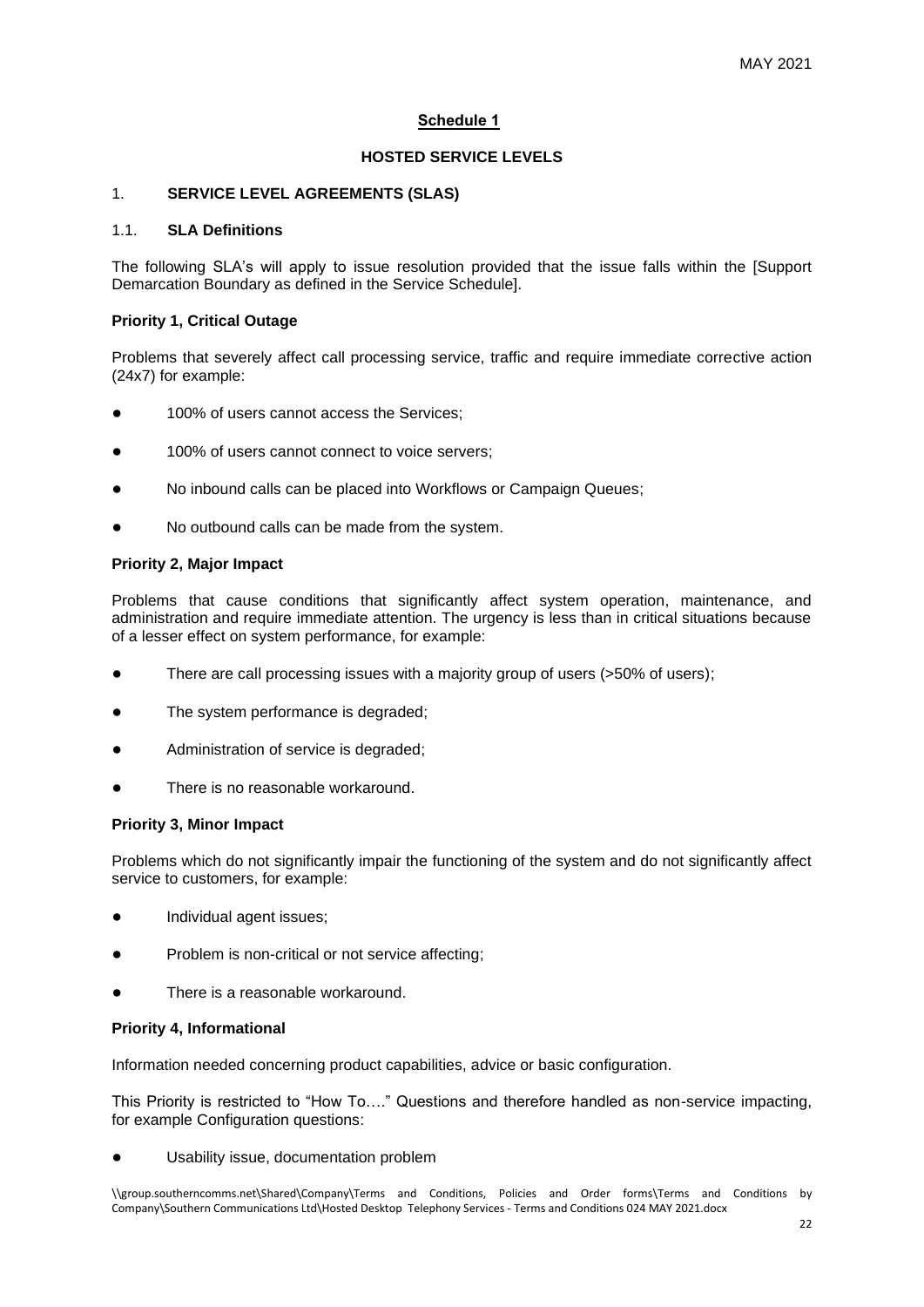There is an easy workaround or no workaround is required

#### 1.2. **Priority Response Time Frames Definitions**:

- 1.2.1. **Response:** The time from creation of a ticket until contacted by the Company or its Authorised Provider;
- 1.2.2. **Restoration:** The time from creation of ticket until the Company or its Authorised Provider have restored the Services. If the problem cannot be immediately resolved, the Company or its Authorised Provider may provide a work around until the problem can be resolved;
- 1.2.3. **Resolution:** The time from the creation of a ticket until the Company or its Authorised Provider have a full fix to the issue.

|            |               | <b>Target Times</b> |                          |                   |                           |
|------------|---------------|---------------------|--------------------------|-------------------|---------------------------|
| Level      | Category      | <b>Response</b>     | <b>Restoration</b>       | <b>Resolution</b> | <b>Measurement Period</b> |
| Priority 1 | Critical      | <1 hour             | <4 hours                 | <24 hours         | 24 x 7 x 365              |
| Priority 2 | Major         | <4 hours            | <8 hours                 | <7 days           | Mon - Fri<br>0800:1800    |
| Priority 3 | Minor         | <1 day              | working<br>$<$ 2<br>days | <30 days          | Mon - Fri<br>0800:1800    |
| Priority 4 | Informational | <5 days             | n/a                      | As needed         | Mon - Fri<br>0800:1800    |

- 1.3. the Company or its Authorised Provider shall use reasonable endeavours to provide a solution within the above target timeframes. For Priority 1, Critical Outage and Priority 2, Major Impact issues, the Company or its Authorised Provider will aim to provide a temporary solution to temporarily fix the fault with the Service while a permanent solution is developed.
- 1.4. Priority 1 issues may be downgraded to Priority 2, and Priority 2 issues may be downgraded to Priority 3, following the application of a temporary solution.
- 1.5. To meet these goals, at the request of the Company or its Authorised Provider the Customer shall ensure that its personnel are onsite and that remote access to the Service, or affected product or system is available to allow remote diagnostics and maintenance.
- 1.6. The Service Levels shall only apply to faults traced to the Company's or its Authorised Provider's Service platform and not to Customer CPE and Customer network connectivity related faults.
- 1.7. It is technically impracticable to provide a fault free Service and We do not undertake to do so.

\\group.southerncomms.net\Shared\Company\Terms and Conditions, Policies and Order forms\Terms and Conditions by Company\Southern Communications Ltd\Hosted Desktop Telephony Services - Terms and Conditions 024 MAY 2021.docx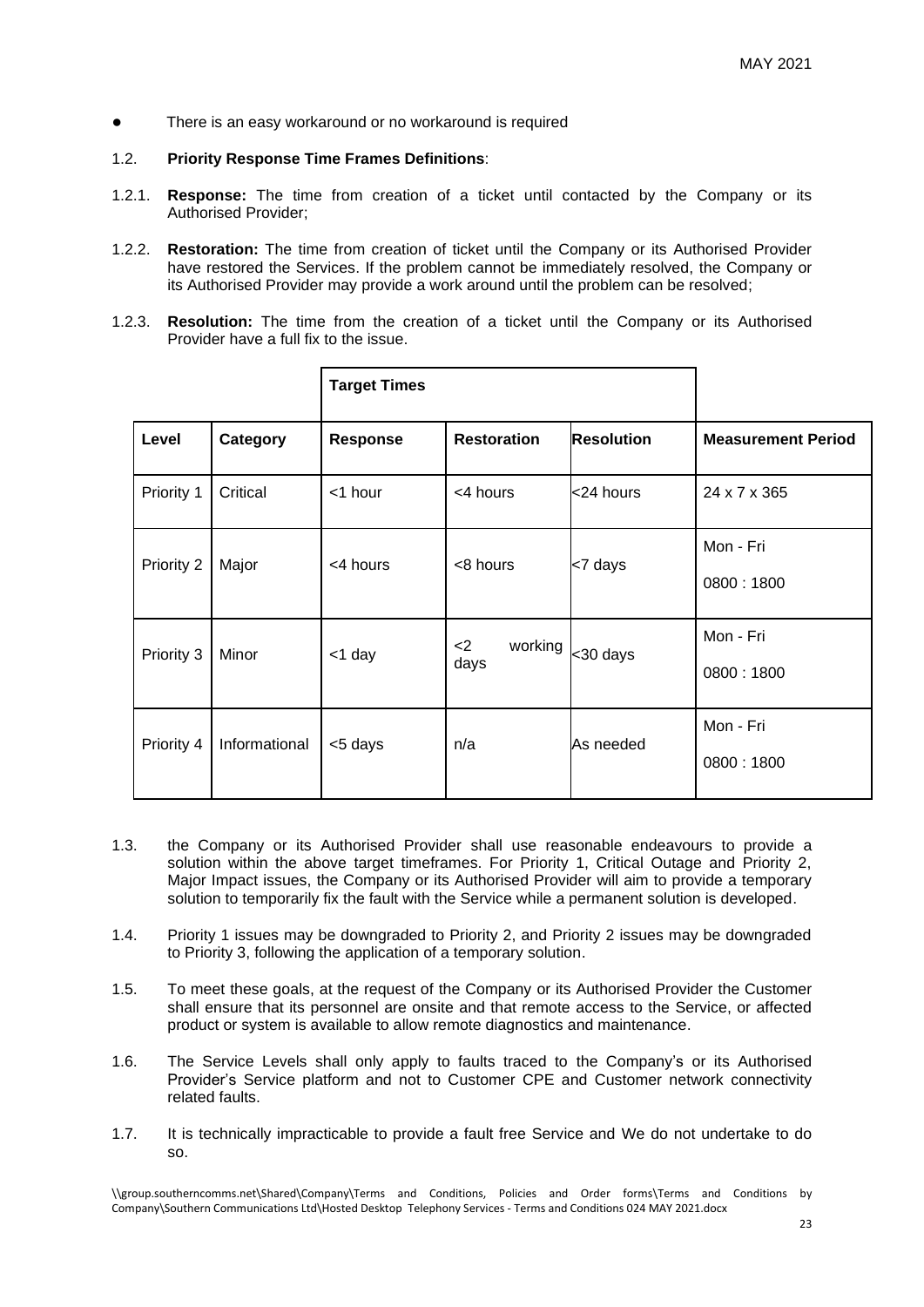#### 2. **CUSTOMER REPORTING**

- 2.1. To assist the Company in meeting the service levels detailed in paragraph 1 above, when reporting an issue, the Customer shall provide the Company with:
	- 2.1.1. the date and time at which the problem occurred;
	- 2.1.2. the Services which the problem affected;
	- 2.1.3. the impact of the problem on the Services including a detailed description of the issue, including:
		- 2.1.3.1. the components involved, and
		- 2.1.3.2. the activity ID involved in the issue

and any other information that We may reasonably require.

#### 3. **SUPPORT BOUNDARY**

- 3.1. For the avoidance of doubt, the Company as part of this Service is not responsible for;
	- 3.1.1. the Customers:
		- 3.1.1.1. PC or Server Hardware; or
		- 3.1.1.2. Operations Systems or Third party software;
	- 3.1.2. the Customers site network configuration
	- 3.1.3. solution administration and configuration including but not limited to creating/maintaining campaigns, users, groups, routing strategies;
	- 3.1.4. dialler management and configuration;
	- 3.1.5. the Customers workstation software replacement, installation or modifications;
	- 3.1.6. access to third party client portals or software;
	- 3.1.7. software outside the Service Management Boundary including but not limited to OS, Virus Scanner, Backup Tools etc.; or
	- 3.1.8. the Customers PBX or internal telephony or data connectivity and circuits.

## 4. **EXLUSIONS AND EXCEPTIONS**

- 4.1. The following exclusions and exceptions apply to the measurement and calculation of the SLA:
	- 4.1.1. incidents on the Customer's equipment outside of the service boundary;
	- 4.1.2. incidents on BT Applications and / or network and application equipment due to acts or omission of the Customer;
	- 4.1.3. incidents reported by the Customer not observed/confirmed by the Company or its Authorised Provider;
	- 4.1.4. disruptions occurring within pre-notified engineering works window;

<sup>\\</sup>group.southerncomms.net\Shared\Company\Terms and Conditions, Policies and Order forms\Terms and Conditions by Company\Southern Communications Ltd\Hosted Desktop Telephony Services - Terms and Conditions 024 MAY 2021.docx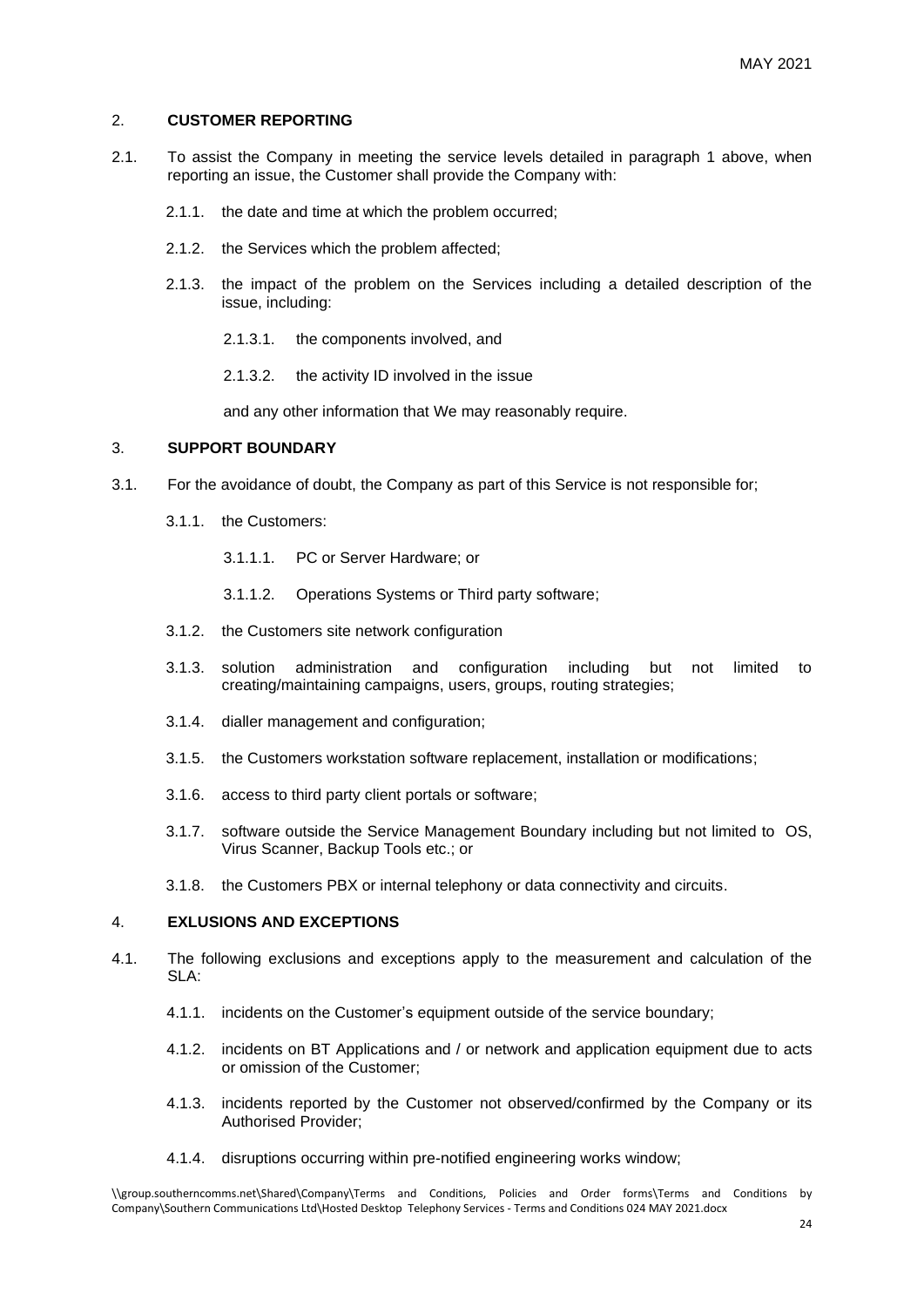- 4.1.5. failure of access from suspension of the Services pursuant to Clause 8 of the Terms for breach of the Agreement by the Customer;
- 4.1.6. outages due to scheduled maintenance are excluded from service level calculations;
- 4.1.7. outages due to unscheduled upgrades, requested by the Customer that cannot be performed during the regularly scheduled maintenance windows;
- 4.1.8. outages due to applicable national laws, customs, or regulations;
- 4.1.9. outages due to incidents of Force Majeure Events;
- 4.1.10. any failure caused by the Customer to (i) action, (ii) inaction, (iii) unavailability of Customer personnel in order to determine and/or isolate the problem including "Customer Pending Status", or (iv) the Customers delay in installations, or (v) failure caused by the Customer's applications, equipment or supplier;
- 4.1.11. outages whereby the Company or its Authorised Provider is unable to gain access to the Customers site, for reasons attributable to the Customer, to carry out necessary repair work; or
- 4.1.12. unavailability of the BT Application and / or Network as a result of problems with environmental conditions including but not limited to power, climate, housing, switch off at the Customer's premises, the Customer's failure to follow agreed procedures, the introduction of unauthorised changes to supplier CPE (if applicable) or failure of the Customer's equipment.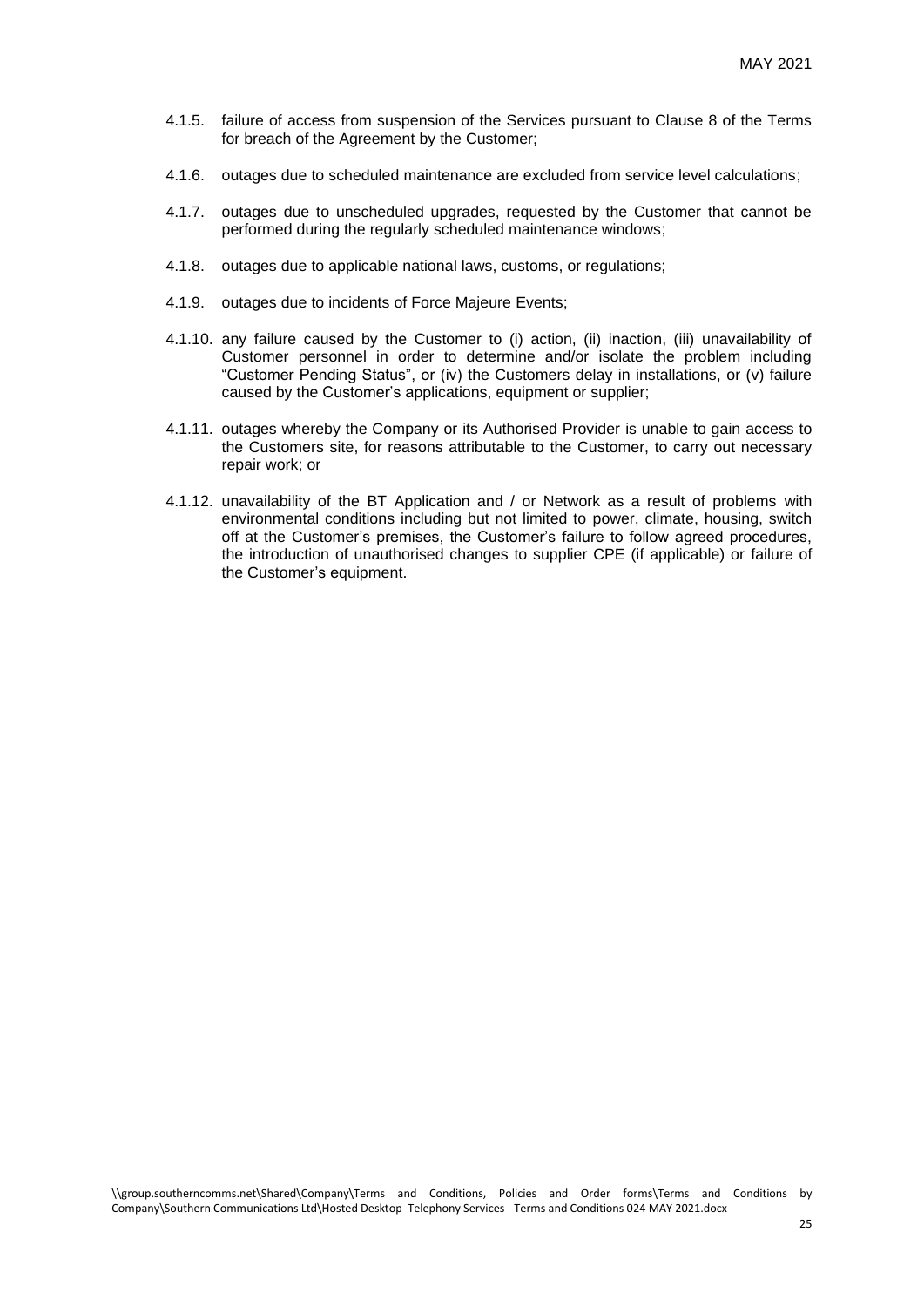# **Schedule 2**

# **ENHANCED HOSTED SERVICE LEVELS**

# 1. **ENHANCED HOSTED SERVICE LEVEL AGREEMENTS (SLAS)**

# 1.1. **SLA Definitions**

The following SLA's will apply to the Enhanced Hosted Services:

|                                                                                                                                                                                                                               | Standard $-$<br>Included | Enhanced -<br>£1.00 per user<br>pm | <b>Enhanced PLUS</b><br>$-$ £2.00 per<br>user pm |
|-------------------------------------------------------------------------------------------------------------------------------------------------------------------------------------------------------------------------------|--------------------------|------------------------------------|--------------------------------------------------|
| Telephone support with 4 hour response on major faults.<br>1 day response on minor faults and no SLA on change requests.<br>Programming that requires a site visit are chargeable.<br>٠<br>Changes are subject to fair usage. |                          |                                    |                                                  |
| 2 hour response on major faults                                                                                                                                                                                               |                          |                                    |                                                  |
| 4 hour response on minor faults                                                                                                                                                                                               |                          |                                    |                                                  |
| 12 hour completion on change requests                                                                                                                                                                                         |                          |                                    |                                                  |

\\group.southerncomms.net\Shared\Company\Terms and Conditions, Policies and Order forms\Terms and Conditions by Company\Southern Communications Ltd\Hosted Desktop Telephony Services - Terms and<br>26<br>26 Conditions 024 MAY 2021.docx